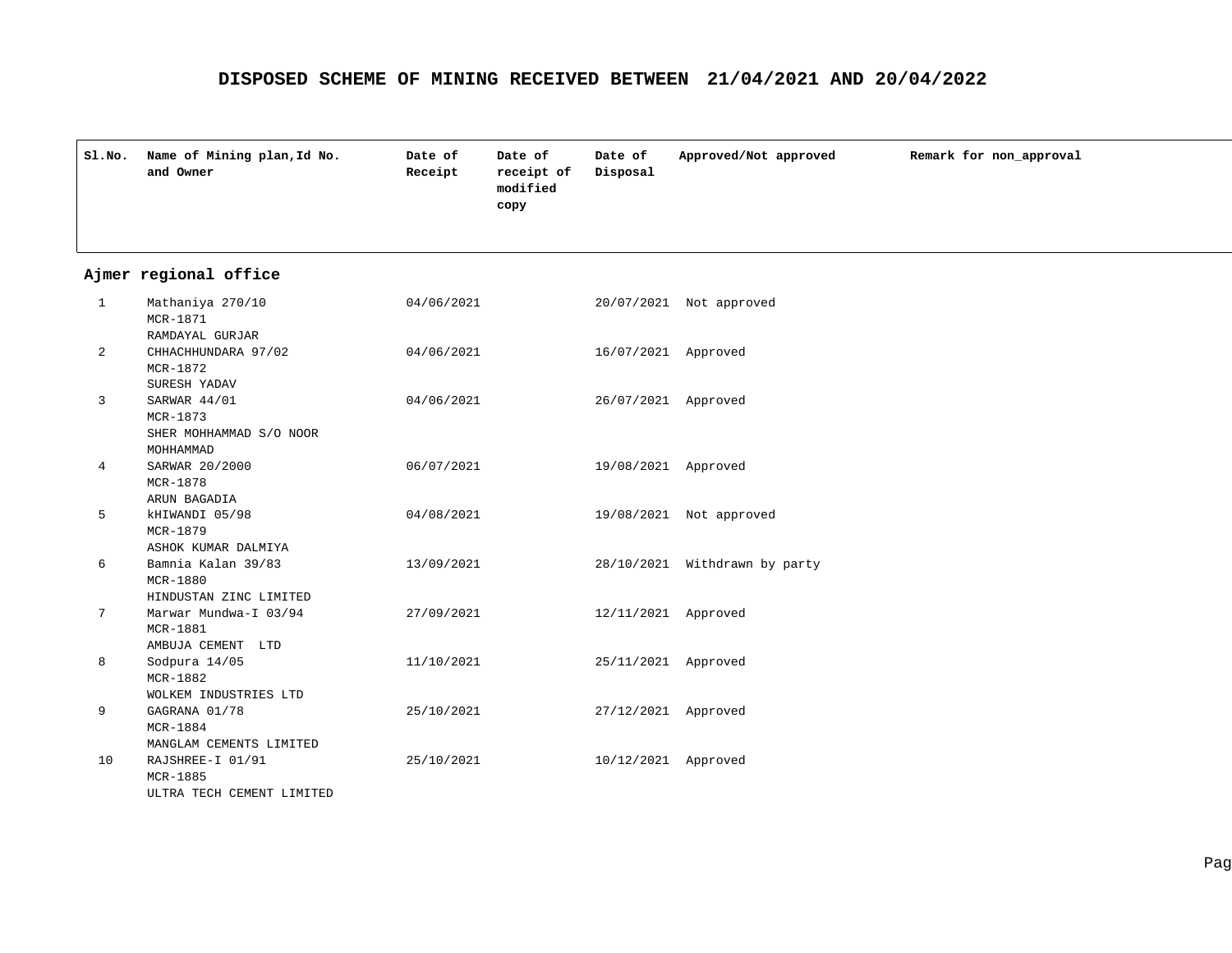| SLNO. | Name of Mining plan, Id No.<br>and Owner                       | Date of<br>Receipt | Date of<br>receipt of<br>modified<br>copy | Date of<br>Disposal | Approved/Not approved         | Remark for non_approval |
|-------|----------------------------------------------------------------|--------------------|-------------------------------------------|---------------------|-------------------------------|-------------------------|
|       | Ajmer regional office                                          |                    |                                           |                     |                               |                         |
| 11    | Kaasiya (Rajgarh)1/1991<br>MCR-1887<br>SELANI MINES & MINERALS | 08/11/2021         |                                           |                     | 31/01/2022 Not approved       |                         |
| 12    | Chawandia 1/88<br>MCR-1888<br>M W MINES PRIVATE LTD.           | 08/11/2021         |                                           |                     | 03/01/2022 Withdrawn by party |                         |
| 13    | Ras-I 10/94<br>MCR-1893<br>AMBUJA CEMENT LTD                   | 30/11/2021         |                                           | 24/01/2022 Approved |                               |                         |
| 14    | MCR-1894<br>SEEMA MINERALS AND METALS                          | 20/12/2021         |                                           | 02/02/2022 Approved |                               |                         |
| 15    | Morija 2/97<br>MCR-1896<br>NAND LAL AGARWAL & SONS             | 17/01/2022         |                                           | 24/03/2022 Approved |                               |                         |
| 16    | Rampura Agucha 8/99<br>MCR-1897<br>HINDUSTAN ZINC LIMITED      | 18/01/2022         |                                           | 30/03/2022 Approved |                               |                         |
| 17    | Luhakhana 2/99<br>MCR-1898<br>SH. MANOJ KEDIA                  | 20/01/2022         |                                           | 16/03/2022 Approved |                               |                         |
| 18    | Sanu-I<br>MCR-1899<br>RAJASTHAN STATE MINES &<br>MINERALS LTD. | 20/01/2022         |                                           | 29/03/2022 Approved |                               |                         |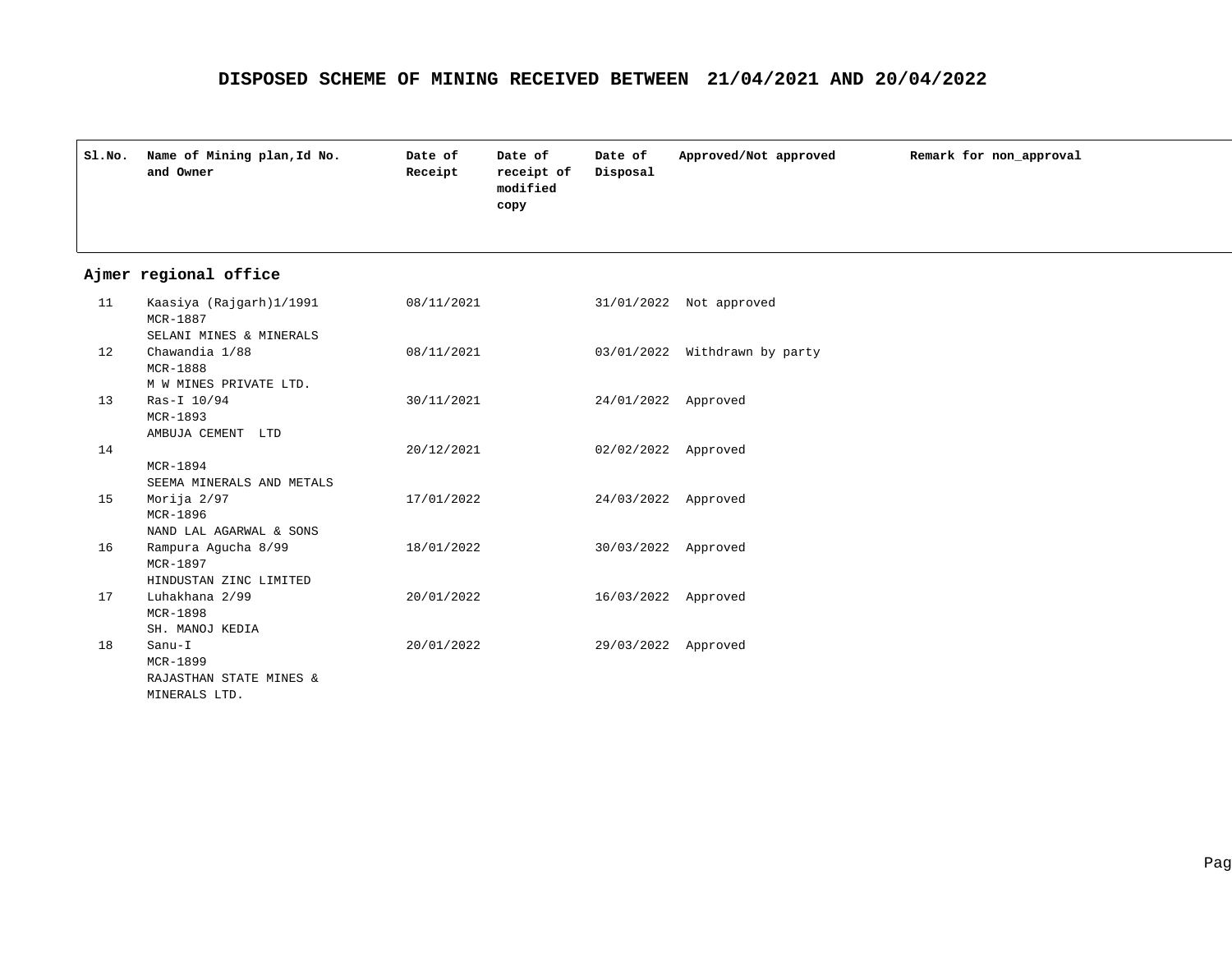| Sl.No. | Name of Mining plan, Id No.<br>and Owner | Date of<br>Receipt | Date of<br>receipt of<br>modified<br>copy | Date of<br>Disposal | Approved/Not approved | Remark for non_approval |
|--------|------------------------------------------|--------------------|-------------------------------------------|---------------------|-----------------------|-------------------------|
|        |                                          |                    |                                           |                     |                       |                         |

| 1  | RAJASHREE                    | 17/05/2021 |                                    | 23/07/2021            | Approved |
|----|------------------------------|------------|------------------------------------|-----------------------|----------|
|    | KAR10097RMP                  |            |                                    |                       |          |
|    | ULTRATECH CEMENT LTD         |            |                                    |                       |          |
| 2  | SMIORE 2678                  |            | 07/06/2021 01/09/2021 02/09/2021   |                       | Approved |
|    | KAR03669MP                   |            |                                    |                       |          |
|    | SANDUR MANGANESE & IRON ORES |            |                                    |                       |          |
|    | LTD.                         |            |                                    |                       |          |
| 3  | VENKATAGIRI                  | 07/06/2021 |                                    | 26/07/2021 04/08/2021 | Approved |
|    | KAR03670MP                   |            |                                    |                       |          |
|    | LAKSHMI MINERALS             |            |                                    |                       |          |
| 4  | DHARMAPUR 2309               | 07/06/2021 | 22/07/2021                         | 23/07/2021            | Approved |
|    | KAR03671MP                   |            |                                    |                       |          |
|    | ZEENATH TRANSPORT COMPANY.   |            |                                    |                       |          |
| 5  | KARADIKOLLA SURESH           | 14/06/2021 | 30/07/2021                         | 02/08/2021            | Approved |
|    | KAR03672MP                   |            |                                    |                       |          |
|    | P.B.SETTY & SONS.            |            |                                    |                       |          |
| 6  | THIMMAPANAGUDI               |            | 15/06/2021 22/07/2021              | 23/07/2021            | Approved |
|    | KAR03673MP                   |            |                                    |                       |          |
|    | H.G.RANGAN GOUD.             |            |                                    |                       |          |
| 7  | IYLI GURUNATH                | 02/07/2021 | 19/07/2021                         | 20/07/2021            | Approved |
|    | KAR03674MP                   |            |                                    |                       |          |
|    | RAMGAD MINERALS & MINING(P)  |            |                                    |                       |          |
|    | LTD.                         |            |                                    |                       |          |
| 8  | KARADIKOLLA SURESH 2502      |            | 31/08/2021  01/10/2021  14/10/2021 |                       | Approved |
|    | KAR03360RMP                  |            |                                    |                       |          |
|    | P.B.SETTY & SONS.            |            |                                    |                       |          |
| 9  | HADDINAPADE 2516             | 09/09/2021 | 08/10/2021                         | 12/10/2021            | Approved |
|    | KAR03362RMP                  |            |                                    |                       |          |
|    | <b>B.KUMARA GOWDA</b>        |            |                                    |                       |          |
| 10 | KUMARSWAMY 1111              | 15/09/2021 | 28/10/2021                         | 29/10/2021            | Approved |
|    | KAR03361RMP                  |            |                                    |                       |          |
|    | NATIONAL MINERAL DEV. CORPN. |            |                                    |                       |          |
|    | LTD.                         |            |                                    |                       |          |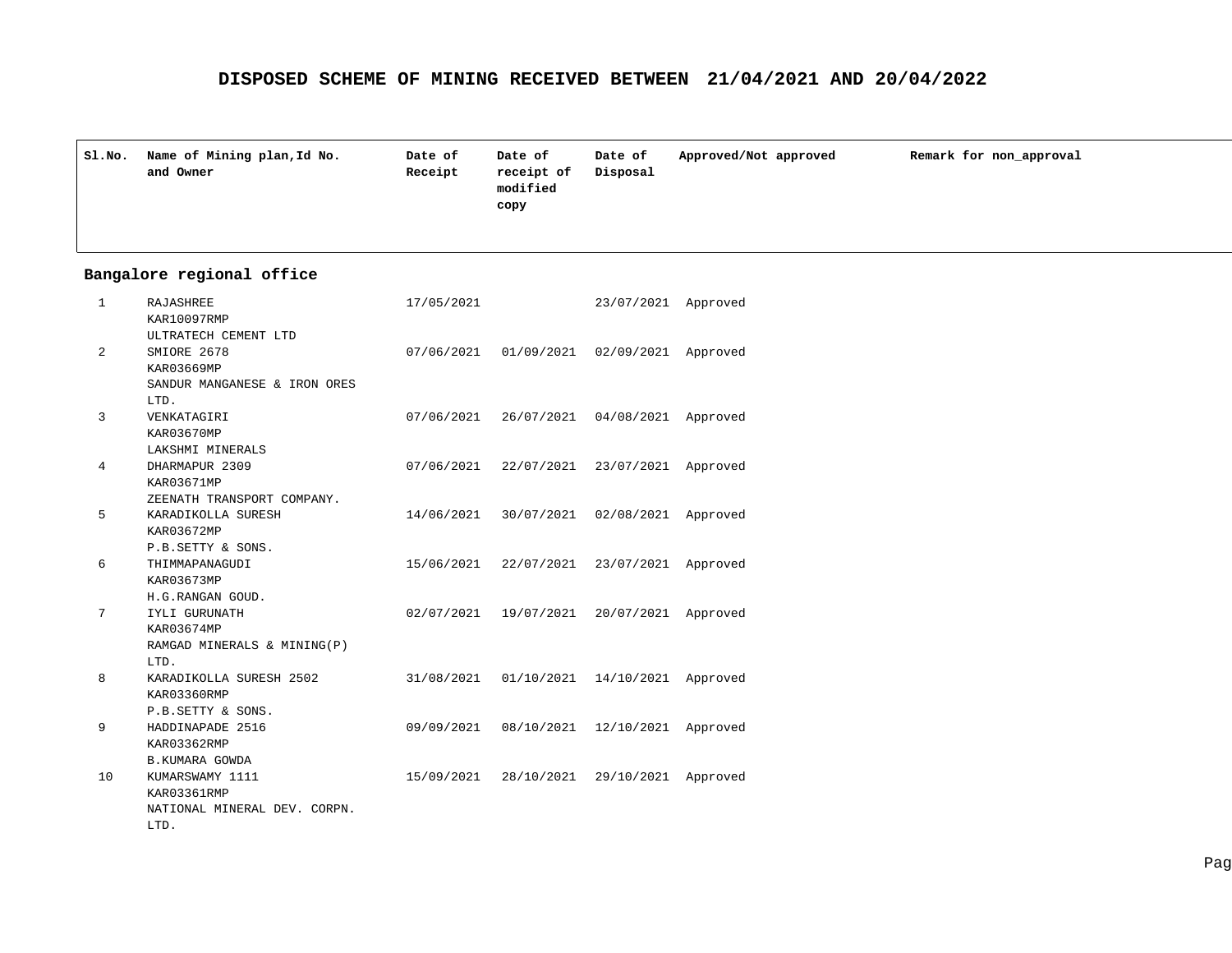| SI.NO. | Name of Mining plan, Id No.<br>and Owner | Date of<br>Receipt | Date of<br>receipt of<br>modified<br>copy | Date of<br>Disposal | Approved/Not approved | Remark for non approval |
|--------|------------------------------------------|--------------------|-------------------------------------------|---------------------|-----------------------|-------------------------|
|        |                                          |                    |                                           |                     |                       |                         |

| 11 | S A THWAB 2488                  | 16/09/2021 |                                           | 26/10/2021 29/10/2021 Approved |          |
|----|---------------------------------|------------|-------------------------------------------|--------------------------------|----------|
|    | KAR03363RMP                     |            |                                           |                                |          |
|    | S.A.THAWAB.                     |            |                                           |                                |          |
| 12 | RAMANADURG 2141                 | 12/10/2021 |                                           | 01/12/2021 13/12/2021 Approved |          |
|    | KAR03364RMP                     |            |                                           |                                |          |
|    | SRI KUMARASWAMY MINERAL         |            |                                           |                                |          |
|    | EXPORTS.                        |            |                                           |                                |          |
| 13 | RAJAPURA 2514                   | 12/10/2021 |                                           | 26/11/2021 Approved            |          |
|    | KAR03365RMP                     |            |                                           |                                |          |
|    | K.M.PARVATHAMMA.                |            |                                           |                                |          |
| 14 | DHARMAPURI 2160                 |            | 12/10/2021 22/11/2021 23/11/2021 Approved |                                |          |
|    | KAR03366RMP                     |            |                                           |                                |          |
|    | VEERABHADRAPPA SANGAPPA &       |            |                                           |                                |          |
|    | COMPANY.                        |            |                                           |                                |          |
| 15 | KODLA 2673/2674                 | 12/10/2021 |                                           | 25/11/2021 Approved            |          |
|    | KAR10102RMP                     |            |                                           |                                |          |
|    | SHREE CEMENT LIMITED            |            |                                           |                                |          |
| 16 | VEDANTA 2677                    | 26/10/2021 | 06/12/2021                                | 13/12/2021 Approved            |          |
|    | KAR07114RMP                     |            |                                           |                                |          |
|    | VEDANTA LTD                     |            |                                           |                                |          |
| 17 | JOHN 2294                       | 28/10/2021 |                                           | 01/12/2021 13/12/2021          | Approved |
|    | KAR07117RMP                     |            |                                           |                                |          |
|    | R. PRAVEEN CHANDRA              |            |                                           |                                |          |
| 18 | KARADIKOLLA 2546                | 03/11/2021 |                                           | 21/12/2021 24/12/2021 Approved |          |
|    | KAR03367RMP                     |            |                                           |                                |          |
|    | CHOWGULE AND CO LTD.            |            |                                           |                                |          |
| 19 | KARADIKOLLA IRON ORE MINE ML NO | 03/11/2021 |                                           | 21/12/2021 24/12/2021 Approved |          |
|    | 2546                            |            |                                           |                                |          |
|    | KAR03677RMP                     |            |                                           |                                |          |
|    | CHOWGULE AND CO LTD.            |            |                                           |                                |          |
| 20 | DHARMAPUR 2543                  | 08/11/2021 |                                           | 10/12/2021 14/12/2021          | Approved |
|    | KAR03368RMP                     |            |                                           |                                |          |
|    | V.N.K.MENON.                    |            |                                           |                                |          |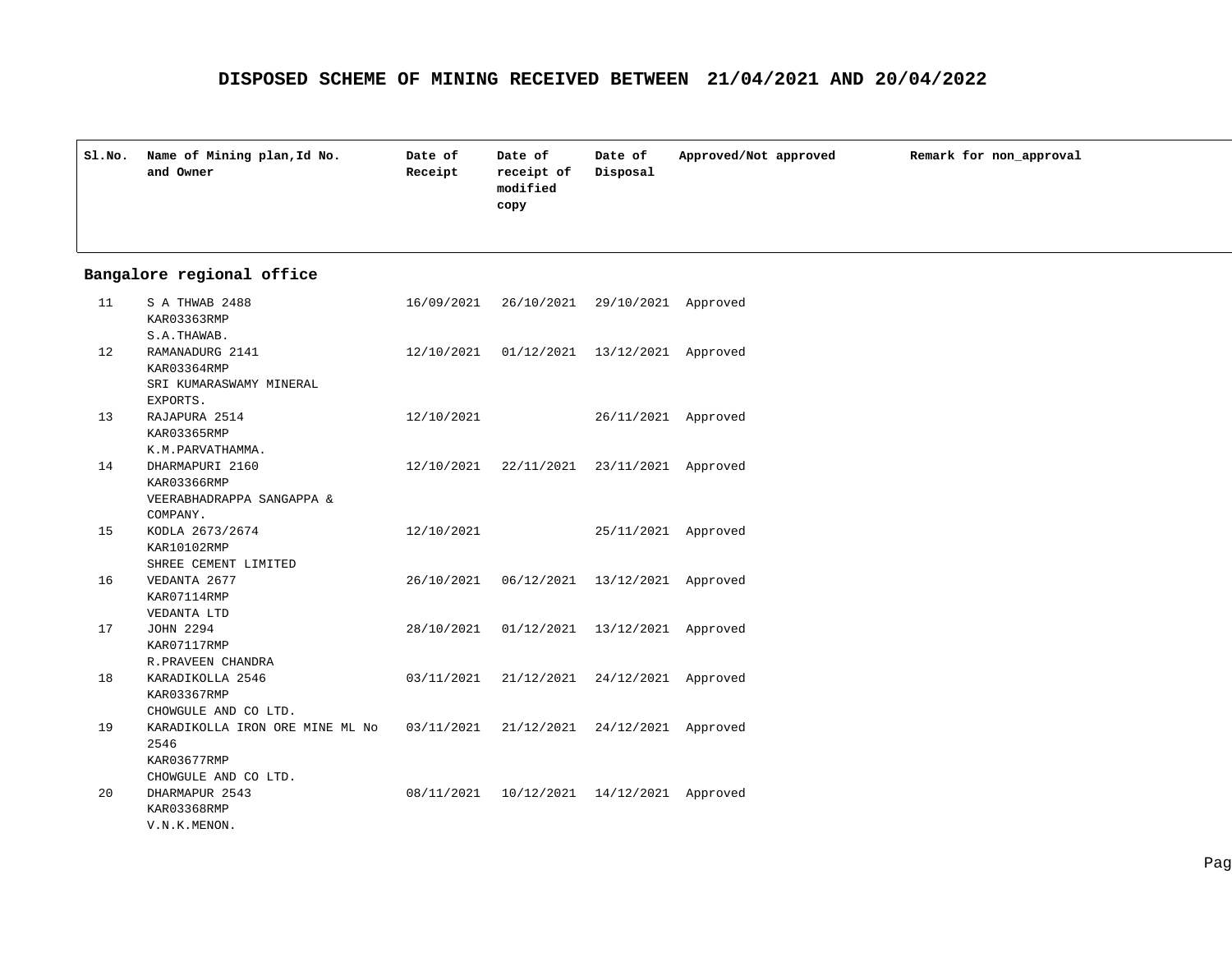| Sl.No. | Name of Mining plan, Id No.<br>and Owner | Date of<br>Receipt | Date of<br>receipt of<br>modified<br>copy | Date of<br>Disposal | Approved/Not approved | Remark for non approval |
|--------|------------------------------------------|--------------------|-------------------------------------------|---------------------|-----------------------|-------------------------|
|        |                                          |                    |                                           |                     |                       |                         |

| 21 | INJEPALLI ML 2475 & 2417<br>KAR10099RMP                              |                                              | 16/11/2021  10/01/2022  17/01/2022  Approved |                                               |             |
|----|----------------------------------------------------------------------|----------------------------------------------|----------------------------------------------|-----------------------------------------------|-------------|
|    | VASAVADATTA CEMENTS.                                                 |                                              |                                              |                                               |             |
| 22 | KAREKURCHI ML 2028                                                   | 22/11/2021 19/01/2022 21/01/2022 Approved    |                                              |                                               |             |
|    | KAR19073RMP                                                          |                                              |                                              |                                               |             |
|    | KARNATAKA LIMPO CEMENT                                               |                                              |                                              |                                               |             |
|    | INDUSTRY.                                                            |                                              |                                              |                                               |             |
| 23 | RAMGAD 2547                                                          |                                              | 24/11/2021 27/12/2021 03/01/2021 Approved    |                                               |             |
|    | KAR03369RMP                                                          |                                              |                                              |                                               |             |
|    | ZEENATH TRANSPORT COMPANY.                                           |                                              |                                              |                                               |             |
| 24 | DINDADAHALLI 2658                                                    | 13/12/2021  04/01/2021  05/01/2021  Approved |                                              |                                               |             |
|    | KAR07118RMP                                                          |                                              |                                              |                                               |             |
|    | GOA SPONG & POWER LTD                                                |                                              |                                              |                                               |             |
| 25 | TUNGA ML 0004                                                        |                                              | 24/12/2021 04/02/2022 09/02/2022 Approved    |                                               |             |
|    | KAR01370RMP                                                          |                                              |                                              |                                               |             |
|    | JSW STEEL LTD                                                        |                                              |                                              |                                               |             |
| 26 | TUNGA ML 0004                                                        |                                              | 24/12/2021 04/02/2022 09/02/2022 Approved    |                                               |             |
|    | KAR03170RMP                                                          |                                              |                                              |                                               |             |
|    | JSW STEEL LTD                                                        |                                              |                                              |                                               |             |
| 27 | KALLAHALLI ML 2538                                                   |                                              |                                              | 24/12/2021 07/02/2022 22/02/2022 Not approved | DISAPPROVED |
|    | KAR03371RMP                                                          |                                              |                                              |                                               |             |
|    | H.N.PREMKUMAR.                                                       |                                              |                                              |                                               |             |
| 28 | UTI ML 2668                                                          |                                              |                                              | 28/12/2021 24/02/2022 25/02/2022 Not approved |             |
|    | KAR16021RMP                                                          |                                              |                                              |                                               |             |
|    | HUTTI GOLD MINES COMPANY LTD.                                        |                                              |                                              |                                               |             |
| 29 | D B KERE FE & MN 2626/2639 03/01/2022 14/02/2022 17/02/2022 Approved |                                              |                                              |                                               |             |
|    | KAR07119RMP                                                          |                                              |                                              |                                               |             |
|    | SJMP HOLDINGS LLP,                                                   |                                              |                                              |                                               |             |
| 30 | TUNGA 0004                                                           |                                              | 05/01/2022 04/02/2022 09/02/2022 Approved    |                                               |             |
|    | KAR03678RMP                                                          |                                              |                                              |                                               |             |
|    | JSW STEEL LTD                                                        |                                              |                                              |                                               |             |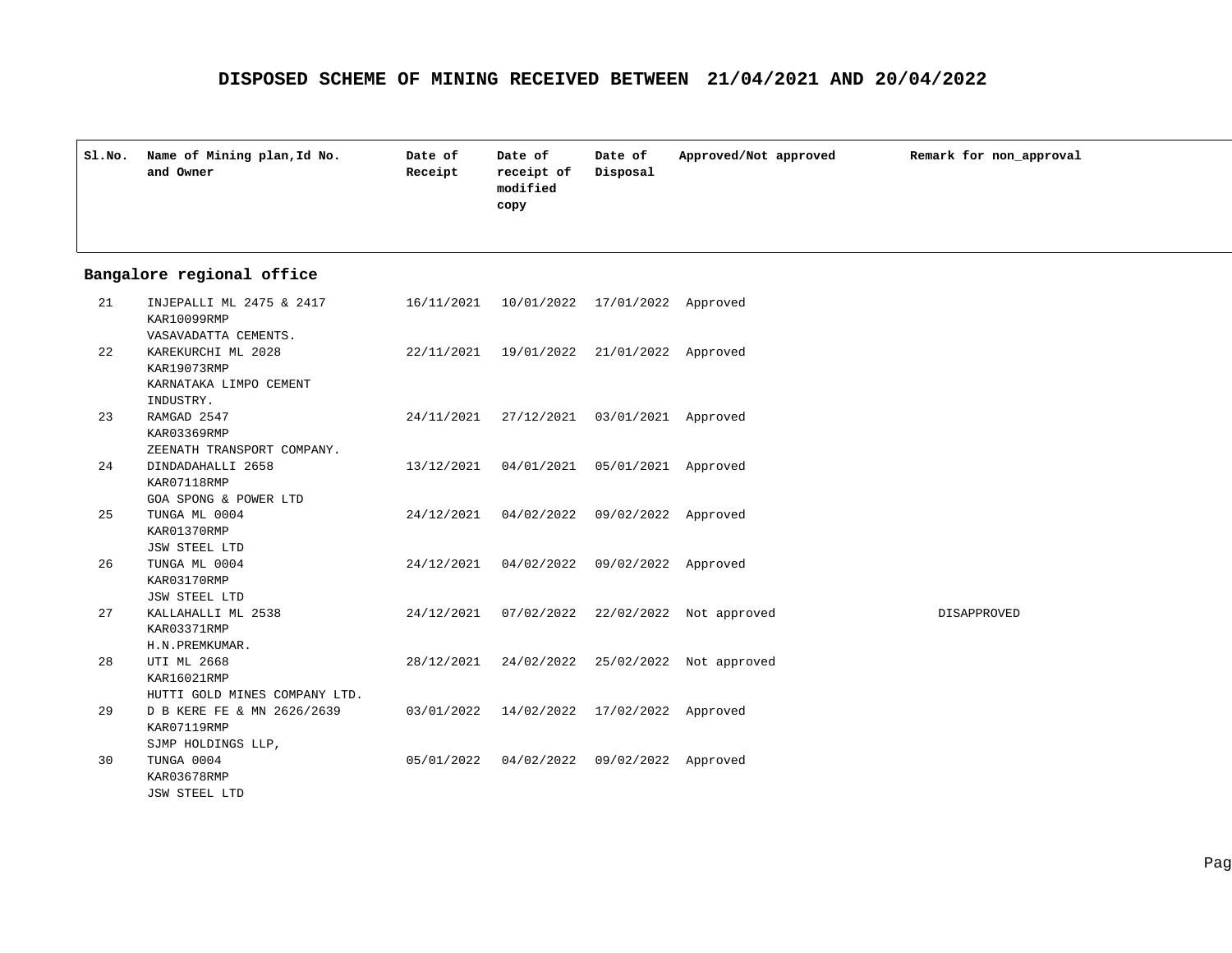| SI.NO. | Name of Mining plan, Id No.<br>and Owner | Date of<br>Receipt | Date of<br>receipt of<br>modified<br>copy | Date of<br>Disposal | Approved/Not approved | Remark for non approval |
|--------|------------------------------------------|--------------------|-------------------------------------------|---------------------|-----------------------|-------------------------|
|        |                                          |                    |                                           |                     |                       |                         |

| 31 | THIMMAPANAGUDI ML 2549<br>KAR03372RMP                  |            | 11/01/2022 24/02/2022 25/02/2022 Approved |                                |                                               |
|----|--------------------------------------------------------|------------|-------------------------------------------|--------------------------------|-----------------------------------------------|
| 32 | H.G.RANGAN GOUD.<br>JAISINGPUR ML 2545<br>KAR01374RMP  | 18/01/2022 |                                           |                                | 04/03/2022 Withdrawn by party                 |
| 33 | LAKSHMI MINERALS<br>VENKATAGIRI ML 2551<br>KAR03173RMP | 18/01/2022 |                                           | 04/03/2022                     | Withdrawn by party                            |
| 34 | LAKSHMI MINERALS<br>FEROZABAD ML 2558                  |            |                                           |                                | 10/02/2022 28/03/2022 01/04/2022 Not approved |
|    | KAR10103RMP<br>GULBARGA CEMENT LTD                     |            |                                           |                                |                                               |
| 35 | JIGINAHALLI MN ML 2482<br>KAR03377RMP                  | 10/03/2022 |                                           | 11/04/2022 12/04/2022 Approved |                                               |
| 36 | MARWA MINING CO.<br>JAISINGPUR ML 2545                 | 10/03/2022 | 13/04/2022                                | 21/04/2022 Approved            |                                               |
|    | KAR03378RMP<br>LAKSHMI MINERALS                        |            |                                           |                                |                                               |
| 37 | VENKATAGIRI ML 2551<br>KAR03379RMP                     | 10/03/2022 |                                           | 13/04/2022 21/04/2022 Approved |                                               |
|    | LAKSHMI MINERALS                                       |            |                                           |                                |                                               |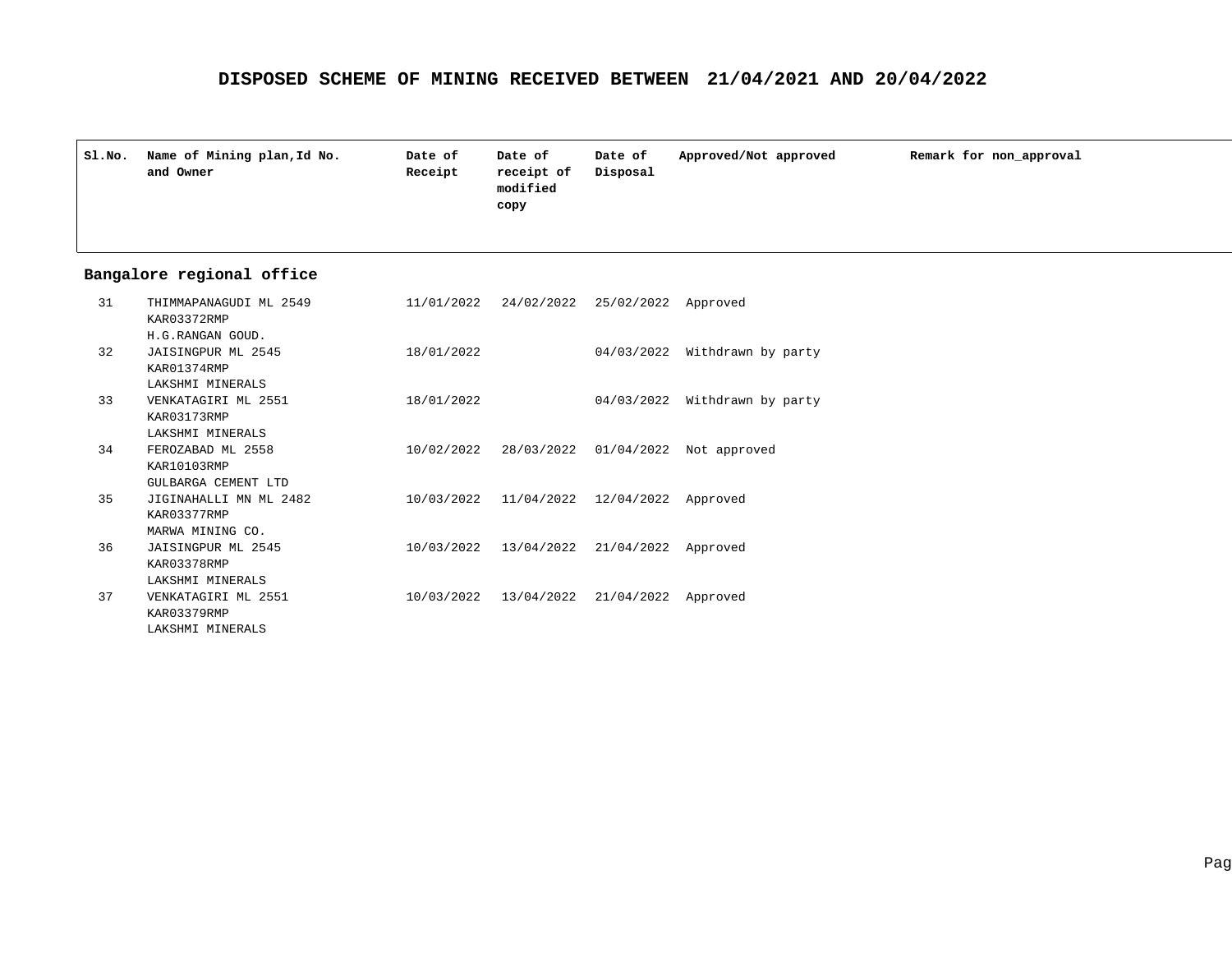| SLNO. | Name of Mining plan, Id No.<br>and Owner | Date of<br>Receipt | Date of<br>receipt of<br>modified<br>copy | Date of<br>Disposal | Approved/Not approved | Remark for non_approval |
|-------|------------------------------------------|--------------------|-------------------------------------------|---------------------|-----------------------|-------------------------|
|       |                                          |                    |                                           |                     |                       |                         |

#### **Bhubaneshwar regional office**

| $\mathbf{1}$   | PATMUNDA MANGANESE MINE<br>RMP/A/04-ORI/BHU/2021-22 | 10/05/2021 | 17/05/2021          | Approved |
|----------------|-----------------------------------------------------|------------|---------------------|----------|
|                | M/S SUN ALLOYS AND MINERALS                         |            |                     |          |
| $\overline{2}$ | RAIKELA IRON ORE MINE                               | 31/05/2021 | 01/07/2021          | Approved |
|                | MRMP/A/05-ORI/BHU/2021-22                           |            |                     |          |
|                | M/S GEETARANI MOHANTY                               |            |                     |          |
| 3              | KALARANGIATTA CHROMITE MINE                         | 21/06/2021 | 29/07/2021 Approved |          |
|                | MRMP/A/09-ORI/BHU/2021-22                           |            |                     |          |
|                | M/s FACOR                                           |            |                     |          |
| 4              | GANDHMARDAN-B IRON ORE MINE                         | 21/06/2021 | 02/08/2021 Approved |          |
|                | MRMP/A/11-ORI/BHU/2021-22                           |            |                     |          |
|                | M/S OMC LTD.                                        |            |                     |          |
| 5              | RAIKA-KALAPARBAT IRON ORE MINE                      | 21/06/2021 | 02/08/2021          | Approved |
|                | RMP/A/10-ORI/BHU/2021-22                            |            |                     |          |
|                | M/S KUSHALESWAR MINERALS                            |            |                     |          |
| 6              | MALIPARBAT BAUXITE MINE                             | 22/06/2021 | 04/08/2021 Approved |          |
|                | MPM/A/06-ORI/BHU/2021-22                            |            |                     |          |
|                | M/S HINDALCO INDUSTRIES LIMITED                     |            |                     |          |
| 7              | TANTRA IRON ORE MINE                                | 22/06/2021 | 04/08/2021 Approved |          |
|                | MRMP/A/12-ORI/BHU/2021-22                           |            |                     |          |
|                | M/S KORP RESOURCES PVT LTD                          |            |                     |          |
| 8              | PUTKA LIMESTONE MINE                                | 22/06/2021 | 05/04/2021          | Approved |
|                | RMP/A/13-ORI/BHU/2021-22                            |            |                     |          |
|                | SHRI JYOTI PRAMANIK                                 |            |                     |          |
| 9              | BOLANI IRON & MN MINE                               | 28/06/2021 | 05/08/2021          | Approved |
|                | MRMP/A/16-ORI/BHU/2021-22                           |            |                     |          |
|                | M/s Steel Authority of India                        |            |                     |          |
|                | Ltd (SAIL)                                          |            |                     |          |
| 10             | OSTPAL CHROMITE MINE                                | 28/06/2021 | 05/08/2021          | Approved |
|                | MRMP/A/16/ORI/BHU/2021-22                           |            |                     |          |
|                | M/s FACOR                                           |            |                     |          |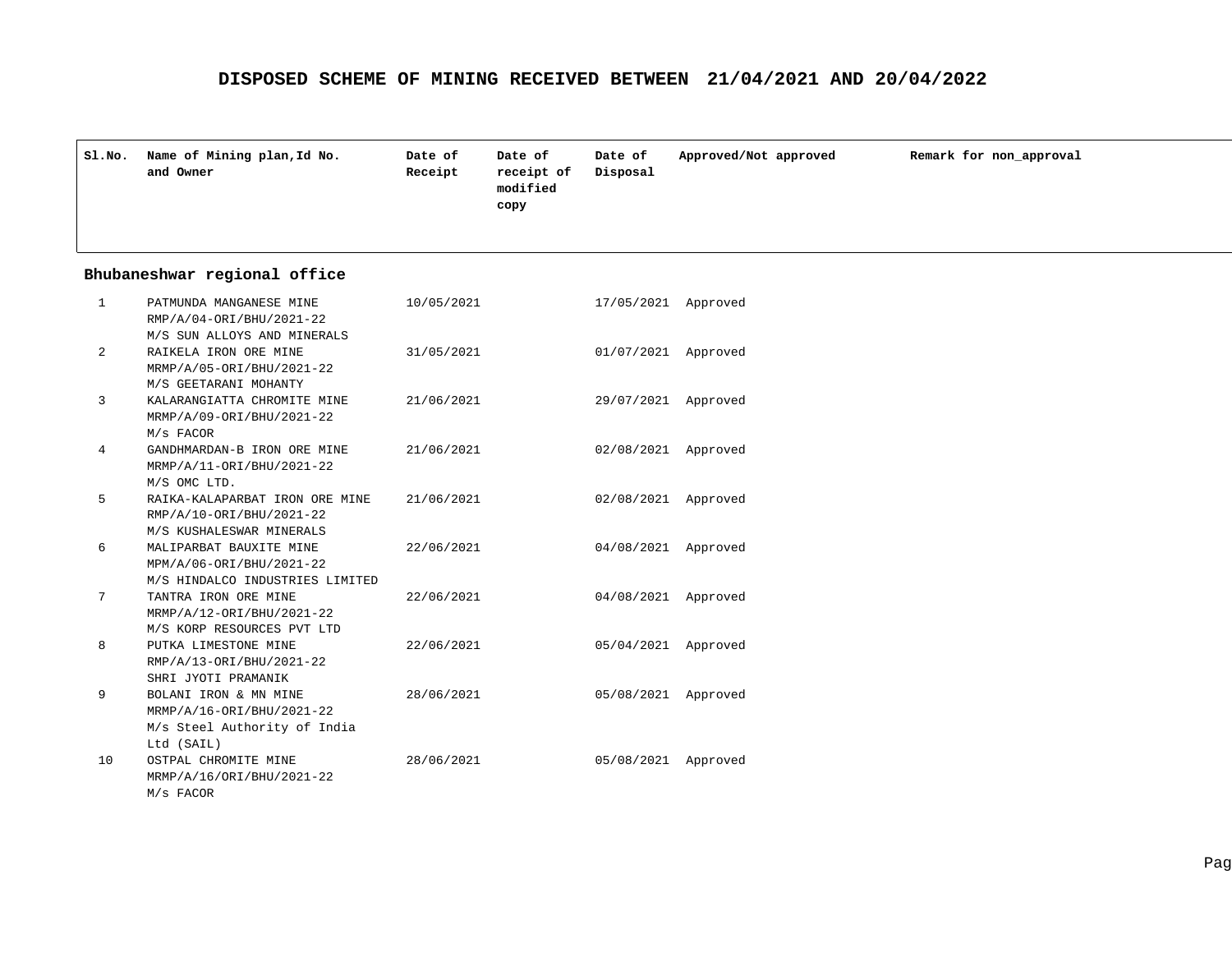| Sl.No. | Name of Mining plan, Id No.<br>and Owner | Date of<br>Receipt | Date of<br>receipt of<br>modified<br>copy | Date of<br>Disposal | Approved/Not approved | Remark for non_approval |
|--------|------------------------------------------|--------------------|-------------------------------------------|---------------------|-----------------------|-------------------------|
|        |                                          |                    |                                           |                     |                       |                         |

## **Bhubaneshwar regional office**

| 11  | SULAIPAT IRON ORE MINE<br>RMP/A/15-ORI/BHU/2021-22                                                             | 28/06/2021 | 05/08/2021 Approved |          |
|-----|----------------------------------------------------------------------------------------------------------------|------------|---------------------|----------|
| 12. | B. C. DAGARA<br>MAHAGIRI CHROMITE MINE<br>MRMP/A/17-ORI/BHU/2021-22<br>INDIAN METALS & FERRO ALLOYS<br>LIMITED | 01/07/2021 | 11/08/2021 Approved |          |
| 13  | UNCHABALI IRON & MN MINE<br>MRMP/A/18-ORI/BHU/2021-22<br>SMT INDRANI PATNAIK                                   | 12/08/2021 | 10/09/2021 Approved |          |
| 14  | BAPHLIMALI BAUXITE MINE<br>MRMP/A/20-ORI/BHU/2021-22<br>M/S UTKAL ALUMINA INTERNATIONAL<br>LIMITED             | 01/10/2021 | 09/11/2021 Approved |          |
| 15  | KONDINGAMALI BAUXITE MINE<br>RMP/A/21-ORI/BHU/2021-22<br>M/S OMC LTD.                                          | 01/10/2021 | 10/11/2021 Approved |          |
| 16  | PANCHPATMALI (N&C) BAUXITE MINE 04/10/2021<br>RMP/A/22-ORI/BHU/2021-22<br>M/S NALCO LTD                        |            | 09/11/2021 Approved |          |
| 17  | BHANJAPALAI IRON ORE MINE<br>RMP/A/23-ORI/BHU/2021-22<br>JITENDRANATH PATNAIK                                  | 12/10/2021 | 22/11/2021 Approved |          |
| 18  | KATASAI MN MINE<br>RMP/A/24-ORI/BHU/2021-22<br>M/s. Ferro Alloys Corporation<br>Limited                        | 12/10/2021 | 23/11/2021 Approved |          |
| 19  | ROIDA-C IRON & MN MINE<br>RMP/A/25-ORI/BHU/2021-22<br>M/S OMC LTD.                                             | 12/10/2021 | 23/11/2021          | Approved |
| 20  | NAYAGARH IRON ORE MINE<br>RMP/A/26-ORI/BHU/2021-22<br>SRI K.C PRADHAN                                          | 12/10/2021 | 22/11/2021          | Approved |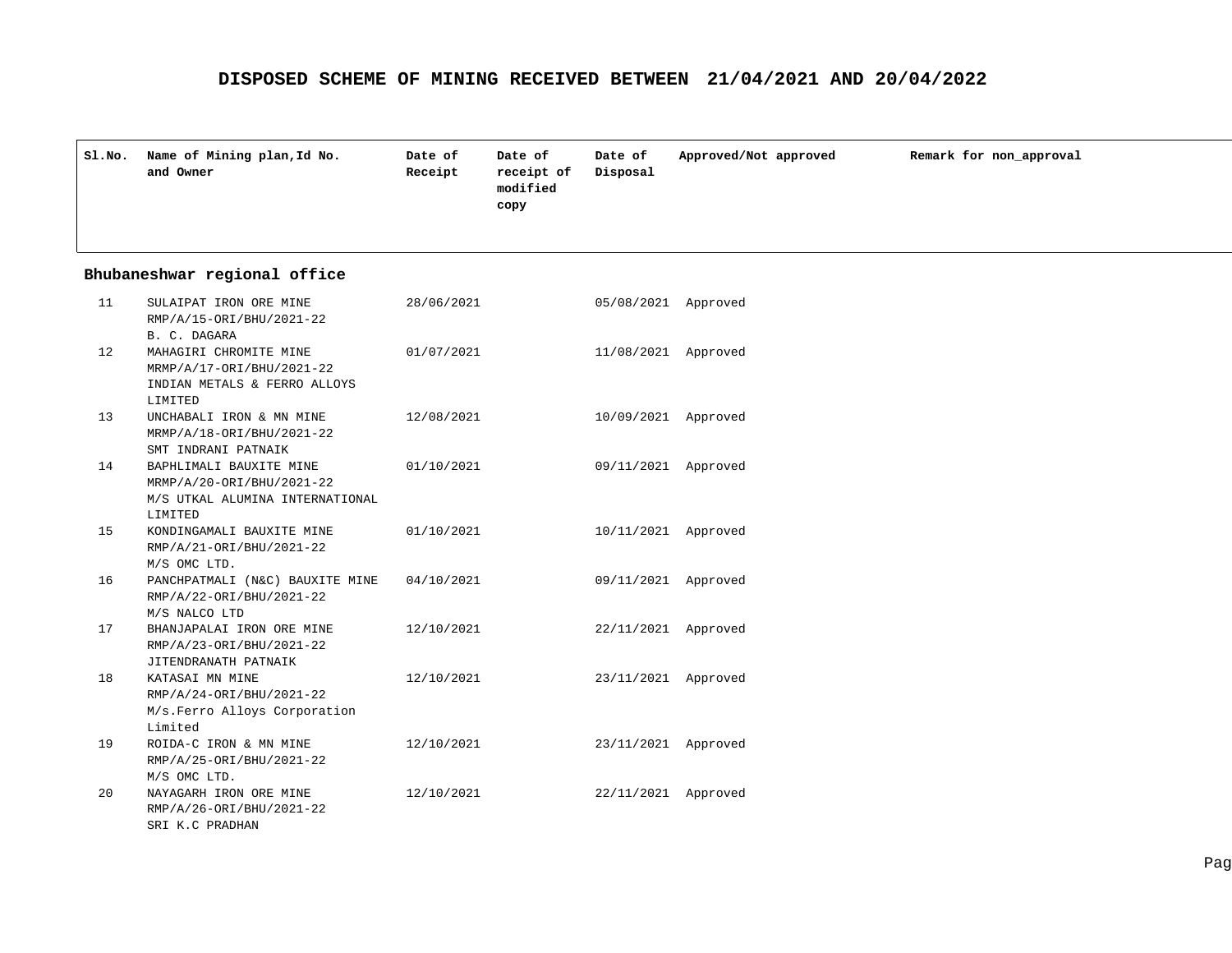| SI.NO. | Name of Mining plan, Id No.<br>and Owner | Date of<br>Receipt | Date of<br>receipt of<br>modified<br>copy | Date of<br>Disposal | Approved/Not approved | Remark for non approval |
|--------|------------------------------------------|--------------------|-------------------------------------------|---------------------|-----------------------|-------------------------|
|        |                                          |                    |                                           |                     |                       |                         |

## **Bhubaneshwar regional office**

| 21 | GURUDA MN MINE<br>RMP/A/27-ORI/BHU/2021-22            | 25/10/2021 | 26/11/2021          | Approved |
|----|-------------------------------------------------------|------------|---------------------|----------|
|    | M/S.Serajuddin & Co                                   |            |                     |          |
| 22 | TALANGI CHROMITE MINE                                 | 02/11/2021 | 26/11/2021 Approved |          |
|    | RMP/A/28-ORI/BHU/2021-22                              |            |                     |          |
|    | M/S.IDCOL                                             |            |                     |          |
| 23 | PATABEDA IRON ORE MINE                                | 08/11/2021 | 26/11/2021          | Approved |
|    | MRMP/A/29-ORI/BHU/2021-22                             |            |                     |          |
|    | M/S.MGM.MINERALS (P) LTD                              |            |                     |          |
| 24 | KHATKURBAHAL LST & DOL MINE                           | 08/11/2021 | 01/12/2021 Approved |          |
|    | RMP/A/30-ORI/BHU/2021-22                              |            |                     |          |
|    | SHIVA CEMENT LTD.                                     |            |                     |          |
| 25 | KURMITAR IRON & MN MINE                               | 01/12/2021 | 06/01/2022 Approved |          |
|    | MRMP/A/30-ORI/BHU/2021-22                             |            |                     |          |
|    | M/S OMC LTD.                                          |            |                     |          |
| 26 | RAIKELA IRON ORE MINE                                 | 02/12/2021 | 06/01/2022 Approved |          |
|    | MRMP/A/32-ORI/BHU/2021-22                             |            |                     |          |
|    | M/S GEETARANI MOHANTY                                 |            |                     |          |
| 27 | SANINDPUR IRON & MN MINE                              | 08/02/2022 | 23/03/2022 Approved |          |
|    | MRMP/A/36-ORI/BHU/2021-22<br>M/S NATIONAL ENTERPRISES |            |                     |          |
| 28 | PATABEDA IRON ORE MINE                                | 14/02/2022 | 24/03/2022 Approved |          |
|    | MRMP/A/38-ORI/BHU/2021-22                             |            |                     |          |
|    | M.G.MOHANTY                                           |            |                     |          |
| 29 | KHANDABANDH IRON ORE MINE                             | 03/03/2022 | 18/04/2022 Approved |          |
|    | MRMP/A/41-ORI/BHU/2021-22                             |            |                     |          |
|    | M/S OMC LTD.                                          |            |                     |          |
| 30 | SOUTH KALIAPANI CHROMITE MINE                         | 01/04/2022 | 12/05/2022          | Approved |
|    | 2165                                                  |            |                     |          |
|    | M/S OMC LTD.                                          |            |                     |          |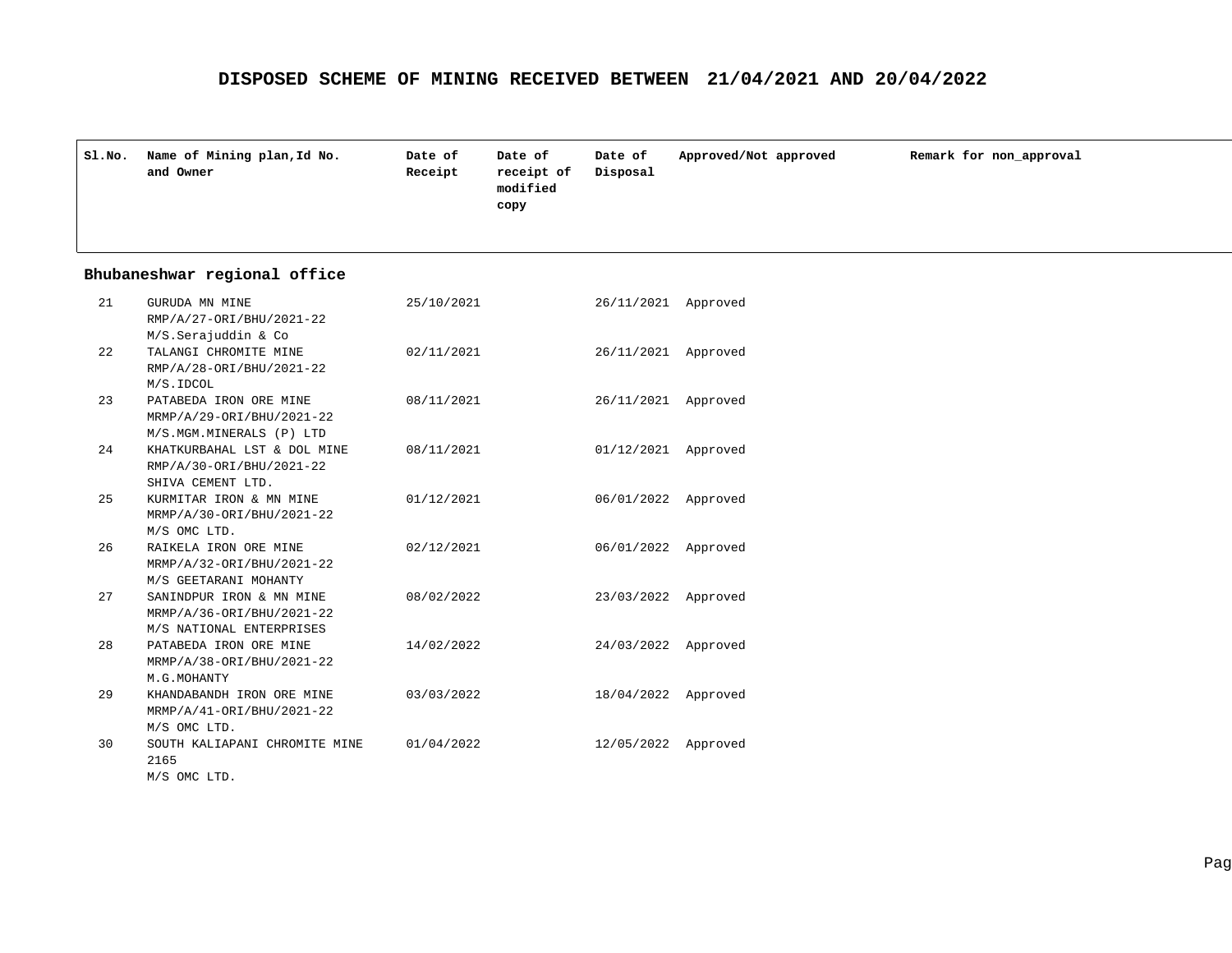| Sl.No. | Name of Mining plan, Id No.<br>and Owner | Date of<br>Receipt | Date of<br>receipt of<br>modified<br>copy | Date of<br>Disposal | Approved/Not approved | Remark for non_approval |
|--------|------------------------------------------|--------------------|-------------------------------------------|---------------------|-----------------------|-------------------------|
|        |                                          |                    |                                           |                     |                       |                         |

#### **Dehradun regional office**

| $\mathbf{1}$   | Banour Limestone Mine<br>HPR10023MP1                                    | 27/04/2021 |            |                     | 24/09/2021 Not approved |
|----------------|-------------------------------------------------------------------------|------------|------------|---------------------|-------------------------|
| $\overline{a}$ | BALBIR SINGH SUPA RAM<br>Bhimgoda Limestone Mine<br>HPR10082MP1         | 27/04/2021 | 18/06/2021 | 13/07/2021 Approved |                         |
| 3              | KUSH PARMAR<br>Dungra Magnesite Mine<br>UTL09031MP2                     | 17/05/2021 |            | 05/08/2021          | Approved                |
| 4              | JEEWAN SINGH MALL<br>Bhimgoda Limestone Mine<br>HPRSRM012MP4            | 09/06/2021 |            | 18/10/2021 Approved |                         |
| 5              | SMT. SATYA TOMAR<br>Chowki Mrigwal Limestone Mine<br>HPRSRM037MP3       | 19/06/2021 | 03/08/2021 | 08/09/2021          | Approved                |
| 6              | GIRI LIME AND CHEMICALS<br>Wantrang Limestone Mine<br>J&K01034MP1       | 07/07/2021 |            |                     | 24/09/2021 Not approved |
| 7              | SHINING STAR STONE QUARRIES<br>Tulpow Limestone Mine<br>J&K09004MP2     | 16/11/2021 |            | 28/01/2022 Approved |                         |
| 8              | M/S KHYBER INDUSTRIES PVT. LTD.<br>Sekinar Khunmoh<br>J&K09006MP2       | 16/11/2021 |            | 28/01/2022          | Approved                |
| 9              | KHYBER INDUSTRIES PVT. LTD.<br>Sangrah Limestone Mline<br>HPRSRM059MP1  | 25/11/2021 |            | 23/02/2022 Approved |                         |
| 10             | V.K.WALIA<br>Bhootmarhi Limestone Mine<br>HPRSRM050MP5                  | 09/12/2021 |            | 09/03/2022          | Approved                |
| 11             | V.K.WALIA<br>Dekhan Bajnar Limestone Mine<br>J&K14008MP3<br>WAQUAR ASIF | 16/02/2022 |            | 09/04/2022          | Not approved            |
|                |                                                                         |            |            |                     |                         |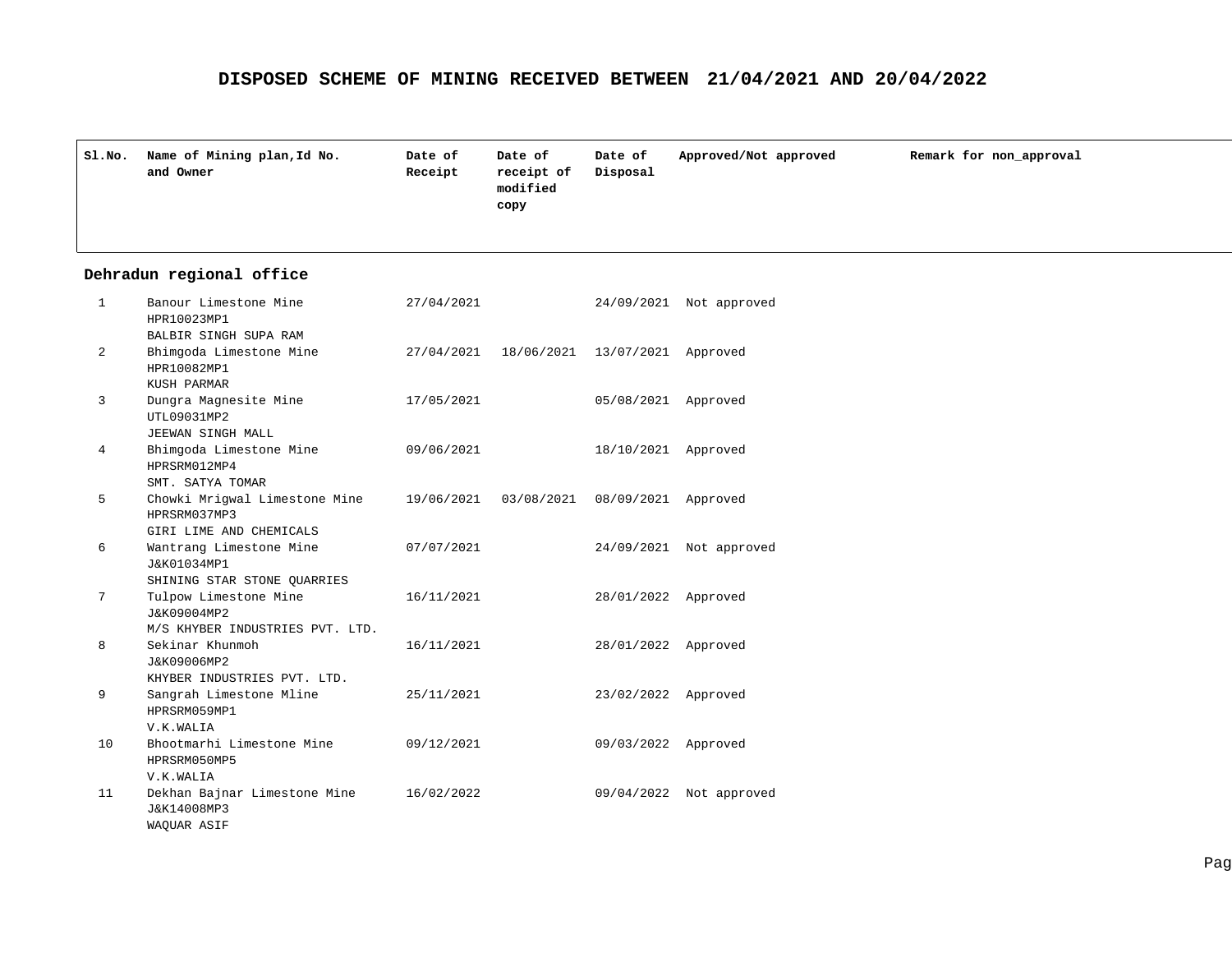| Sl.No. | Name of Mining plan, Id No.<br>and Owner | Date of<br>Receipt | Date of<br>receipt of<br>modified<br>copy | Date of<br>Disposal | Approved/Not approved | Remark for non_approval |
|--------|------------------------------------------|--------------------|-------------------------------------------|---------------------|-----------------------|-------------------------|
|        |                                          |                    |                                           |                     |                       |                         |

## **Gandhinagar regional office**

|                | TEJA KA WAS 10/02<br>MCR-1876 | 30/06/2021 |                                  | 19/08/2021 | Approved                |
|----------------|-------------------------------|------------|----------------------------------|------------|-------------------------|
|                | HINDUSTAN MINERAL TRANSACTION |            |                                  |            |                         |
| $\overline{2}$ | Mangrol 26/08                 | 11/10/2021 |                                  | 30/11/2021 | Approved                |
|                | $MCR-1883$                    |            |                                  |            |                         |
|                | J. K. CEMENT WORKS            |            |                                  |            |                         |
| 3              | Aditya 24/92                  | 10/02/2022 |                                  | 12/04/2022 | Approved                |
|                | $MCR-1900$                    |            |                                  |            |                         |
|                | ULTRA TECH CEMENT LTD.        |            |                                  |            |                         |
|                | Goa regional office           |            |                                  |            |                         |
|                | VAGXEP DANDO                  | 23/12/2021 |                                  |            | 04/02/2022 Not approved |
|                | RMP/MECH-64/GOA/2021-22       |            |                                  |            |                         |
|                | GAJANAN SANTU PADIYAR         |            |                                  |            |                         |
| 2              | VAGXEP DANDO(1/FEMN/78)       |            | 08/02/2022 11/03/2022 22/03/2022 |            | Approved                |
|                | RMP/MECH-66/GOA/2021-22       |            |                                  |            |                         |
|                | GAJANAN SANTU PADIYAR         |            |                                  |            |                         |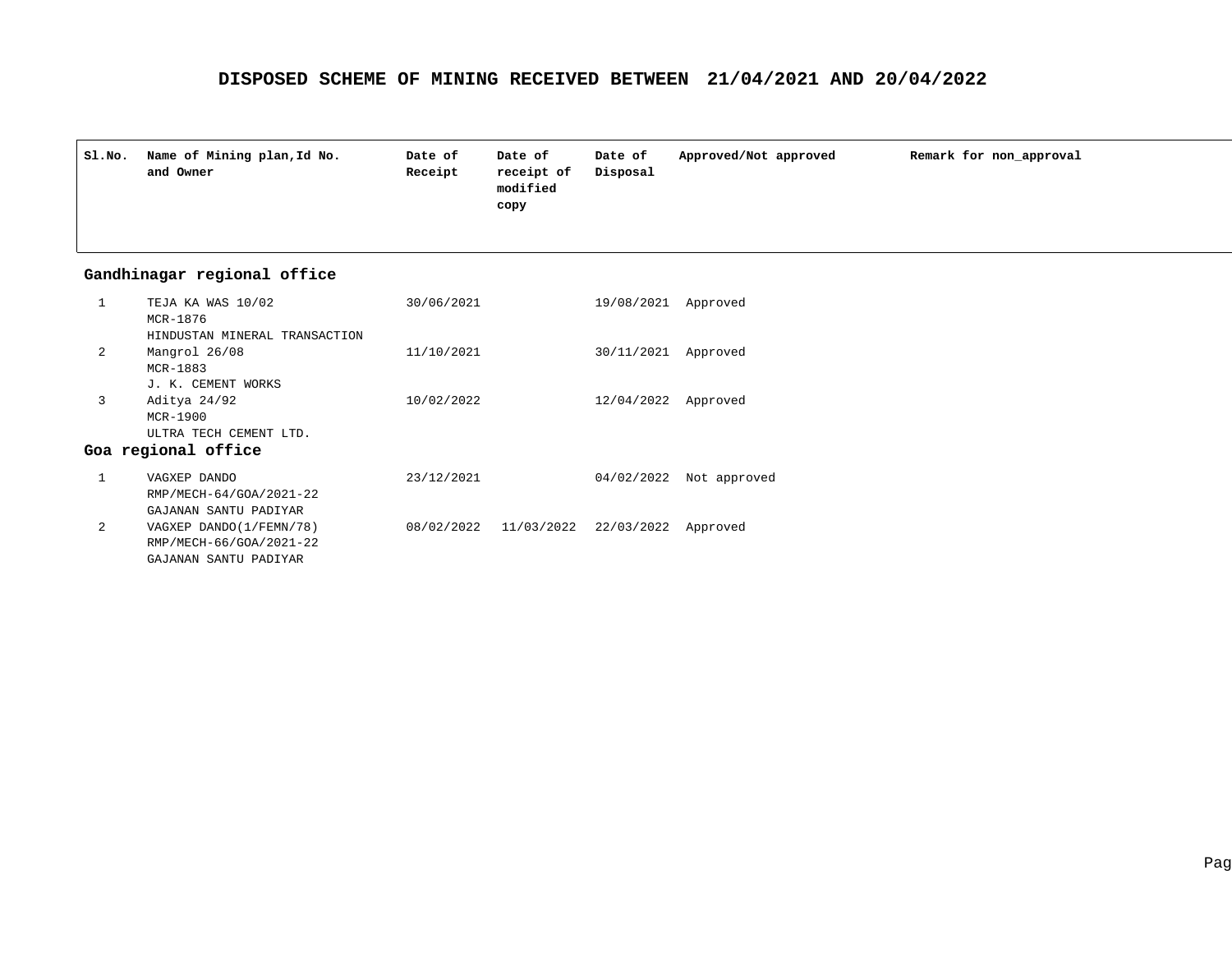| SLNO. | Name of Mining plan, Id No.<br>and Owner | Date of<br>Receipt | Date of<br>receipt of<br>modified<br>copy | Date of<br>Disposal | Approved/Not approved | Remark for non_approval |
|-------|------------------------------------------|--------------------|-------------------------------------------|---------------------|-----------------------|-------------------------|
|       |                                          |                    |                                           |                     |                       |                         |

| PAKKANDLA VERMICULITE MINE     |            |                                                                                                              |                                                                                                                                                                                                                                                                  |
|--------------------------------|------------|--------------------------------------------------------------------------------------------------------------|------------------------------------------------------------------------------------------------------------------------------------------------------------------------------------------------------------------------------------------------------------------|
| 483-RMP2                       |            |                                                                                                              |                                                                                                                                                                                                                                                                  |
| R NARENDRA KUMAR               |            |                                                                                                              |                                                                                                                                                                                                                                                                  |
| JULAKALWA                      | 17/06/2021 |                                                                                                              | 22/07/2021 Withdrawn by party                                                                                                                                                                                                                                    |
| 1566-RMP1                      |            |                                                                                                              |                                                                                                                                                                                                                                                                  |
| J.C.RAVINDRAREDDY              |            |                                                                                                              |                                                                                                                                                                                                                                                                  |
| SREE RAMAKRISHNA MINERALS IRON |            |                                                                                                              |                                                                                                                                                                                                                                                                  |
| ORE                            |            |                                                                                                              |                                                                                                                                                                                                                                                                  |
| 1577-RMP2                      |            |                                                                                                              |                                                                                                                                                                                                                                                                  |
| SREE RAMAKRISHNA MINERALS      |            |                                                                                                              |                                                                                                                                                                                                                                                                  |
| TAVASIKONDA LIMESTONE MINE     |            |                                                                                                              |                                                                                                                                                                                                                                                                  |
| 1795-RMP2                      |            |                                                                                                              |                                                                                                                                                                                                                                                                  |
| M/s Shree Arya Lakshmi Steel   |            |                                                                                                              |                                                                                                                                                                                                                                                                  |
| Pvt. Ltd.                      |            |                                                                                                              |                                                                                                                                                                                                                                                                  |
| NAGARAM LIMESTONE MINE         |            |                                                                                                              |                                                                                                                                                                                                                                                                  |
| 1636-RMP1                      |            |                                                                                                              |                                                                                                                                                                                                                                                                  |
| MANCHERIAL MINERALS            |            |                                                                                                              |                                                                                                                                                                                                                                                                  |
| MALKAPURAM LIMESTONE MINE      |            |                                                                                                              |                                                                                                                                                                                                                                                                  |
| 1396-RMP2                      |            |                                                                                                              |                                                                                                                                                                                                                                                                  |
| I.SRIRAMULU                    |            |                                                                                                              |                                                                                                                                                                                                                                                                  |
| SRI SAI RAM MICA MINE          |            |                                                                                                              |                                                                                                                                                                                                                                                                  |
| $491 - RMP$                    |            |                                                                                                              |                                                                                                                                                                                                                                                                  |
| CERAMIC RAW METERIALS SERVICE  |            |                                                                                                              |                                                                                                                                                                                                                                                                  |
| <b>CENTRE</b>                  |            |                                                                                                              |                                                                                                                                                                                                                                                                  |
| ANJANI IRON ORE MINES          |            |                                                                                                              |                                                                                                                                                                                                                                                                  |
| 510-MMP2                       |            |                                                                                                              |                                                                                                                                                                                                                                                                  |
| M/S ANJANI MINES & MINERALS    |            |                                                                                                              |                                                                                                                                                                                                                                                                  |
| VENKATESWARA MANGANESE MINE    |            | 07/09/2021 Approved                                                                                          |                                                                                                                                                                                                                                                                  |
| 1531-RMP3                      |            |                                                                                                              |                                                                                                                                                                                                                                                                  |
| SRI VENKATESWARA MINERALS      |            |                                                                                                              |                                                                                                                                                                                                                                                                  |
| LAXMIDEVIPALLI GARNET          | 31/08/2021 |                                                                                                              | 12/10/2021 Not approved                                                                                                                                                                                                                                          |
| 1499-RMP                       |            |                                                                                                              |                                                                                                                                                                                                                                                                  |
| K.VENKATESWARA RAO             |            |                                                                                                              |                                                                                                                                                                                                                                                                  |
|                                |            | 28/05/2021<br>28/06/2021<br>28/06/2021<br>30/06/2021<br>05/07/2021<br>06/07/2021<br>07/07/2021<br>11/08/2021 | 30/06/2021 05/07/2021 Approved<br>19/07/2021 27/07/2021 Approved<br>29/07/2021 10/08/2021 Approved<br>29/07/2021 02/08/2021 Approved<br>13/08/2021 27/08/2021 Approved<br>12/08/2021  19/08/2021  Approved<br>16/08/2021  06/09/2021  Not approved<br>02/09/2021 |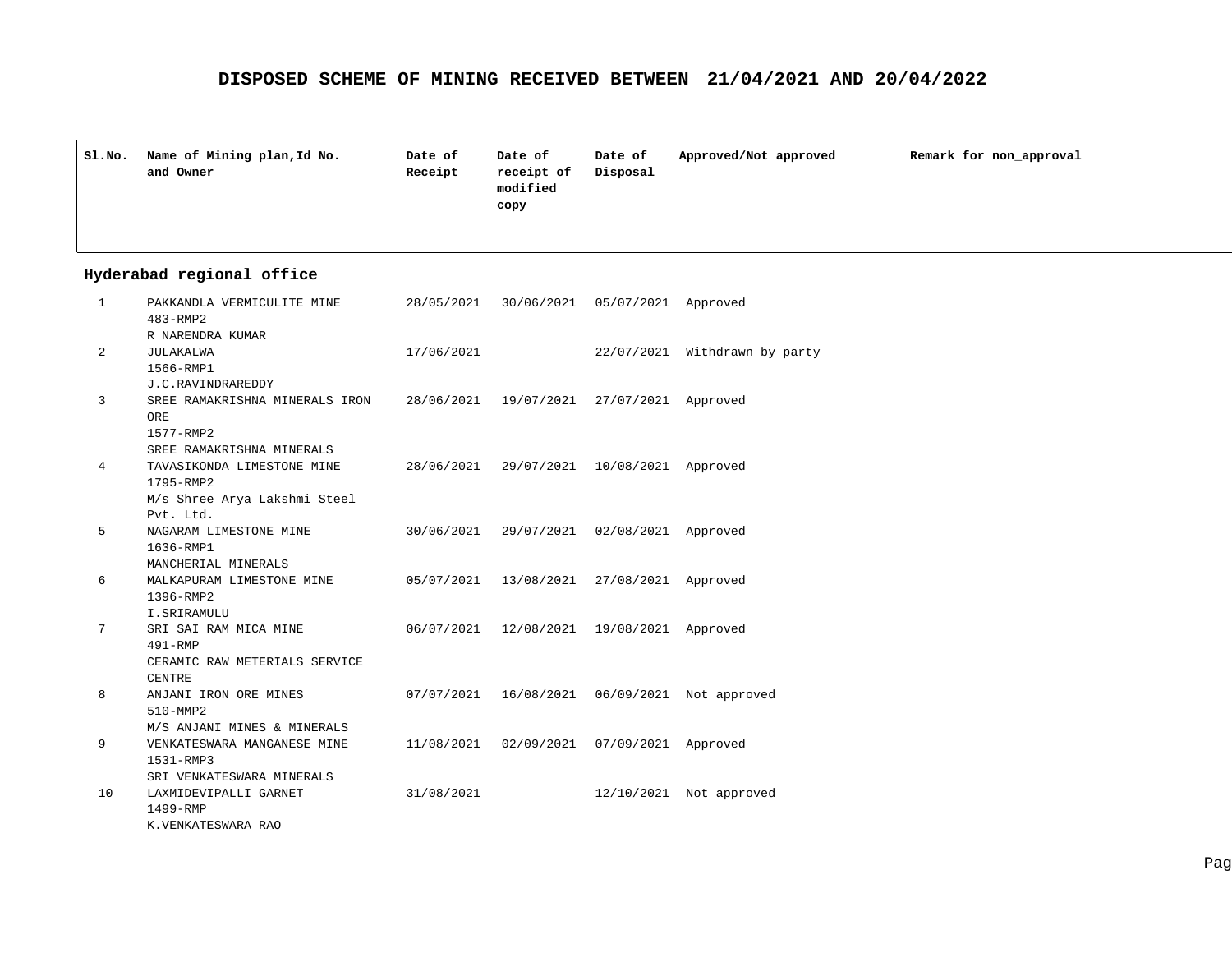| SI.NO. | Name of Mining plan, Id No.<br>and Owner | Date of<br>Receipt | Date of<br>receipt of<br>modified<br>copy | Date of<br>Disposal | Approved/Not approved | Remark for non_approval |
|--------|------------------------------------------|--------------------|-------------------------------------------|---------------------|-----------------------|-------------------------|
|        |                                          |                    |                                           |                     |                       |                         |

| 11 | FATHIMA OUARTZ MICA &<br>VERMICULITE<br>496-RMP2                                                            | 13/09/2021            |                                              |                     | 26/10/2021 Not approved       |
|----|-------------------------------------------------------------------------------------------------------------|-----------------------|----------------------------------------------|---------------------|-------------------------------|
| 12 | NAGENDRA MINES&MINERALS<br>MAMIDIVALASA MANGANESE MINE 23/09/2021<br>1480-RMP2<br>DINESH DAS & SONS MINES & |                       |                                              |                     | 14/10/2021 Withdrawn by party |
| 13 | STEEL(P) Ltd<br>BUDAWADA LIMESTONE MINE<br>1778-RMP3                                                        | 23/09/2021            |                                              | 26/10/2021 Approved |                               |
| 14 | ULTRATECH CEMENT LIMITED<br>RAVIRAL (REVENUE)<br>1942-RMP                                                   |                       | 18/10/2021 22/11/2021 02/12/2021 Approved    |                     |                               |
| 15 | THE RAMCO CEMENTS LTD<br>MUKTYALA LIMESTONE MINE<br>1329-RMP2                                               |                       | 02/11/2021  06/12/2021  13/12/2021  Approved |                     |                               |
| 16 | M/S.KCP LTD<br>PULLAGUMMI IRON ORE MINE 03/11/2021<br>1572-RMP1                                             |                       |                                              |                     | 09/11/2021 Withdrawn by party |
| 17 | M/s Lakshmi narasimha Minerals.<br>ZUARI LIMESTONE MINE<br>$214 - RMP2$                                     |                       | 05/11/2021  13/12/2021  16/12/2021  Approved |                     |                               |
| 18 | M/S ZUARI CEMENTS LIMITED<br>RAIN LIMESTONE MINE<br>$233 - RMP$                                             | 09/11/2021            |                                              | 10/12/2021 Approved |                               |
| 19 | RAIN CEMENTS LTD<br>MANGO TOPE MANGANESE MINE<br>$412 - RMP2$                                               |                       | 12/11/2021 23/12/2021 23/12/2021 Approved    |                     |                               |
| 20 | M/S MAHALAKSHMI MINIERALS<br>KRISHNAPURAM LIMESTONE MINE<br>1576-RMP                                        | 22/11/2021 30/12/2021 |                                              | 06/01/2022 Approved |                               |
|    | THE INDIA CEMENTS LTD                                                                                       |                       |                                              |                     |                               |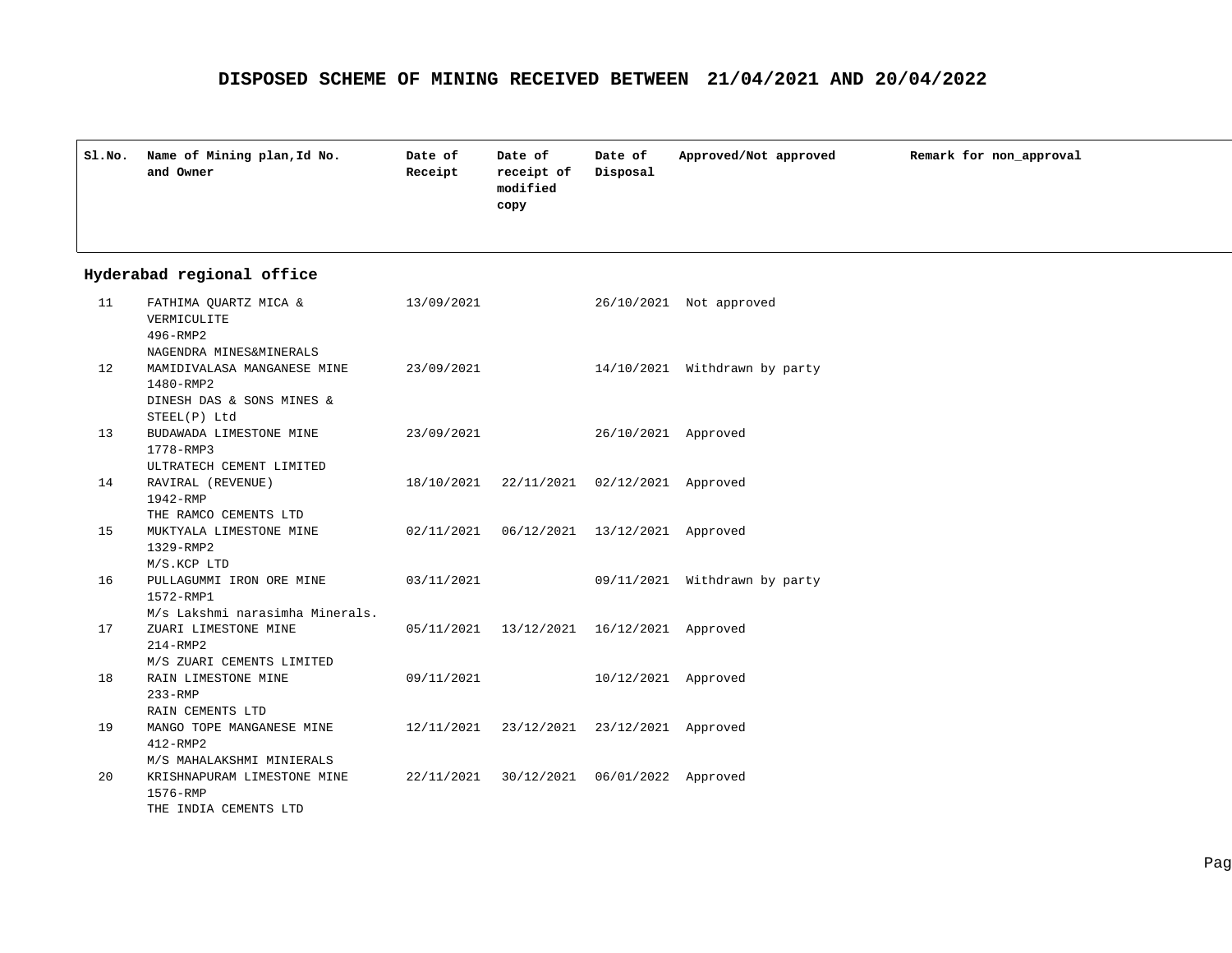| Sl.No. | Name of Mining plan, Id No.<br>and Owner | Date of<br>Receipt | Date of<br>receipt of<br>modified<br>copy | Date of<br>Disposal | Approved/Not approved | Remark for non_approval |
|--------|------------------------------------------|--------------------|-------------------------------------------|---------------------|-----------------------|-------------------------|
|        |                                          |                    |                                           |                     |                       |                         |

| 21 | COROMANDEL LIMESTONE MINE<br>$29 - RMP$   |            | 23/11/2021 20/12/2021 21/12/2021 Approved |                                |                    |  |
|----|-------------------------------------------|------------|-------------------------------------------|--------------------------------|--------------------|--|
|    | THE INDIA CEMENTS LTD                     |            |                                           |                                |                    |  |
| 22 | KARLAM MANGANESE MINE                     | 30/11/2021 |                                           | 05/01/2022 11/01/2022 Approved |                    |  |
|    | 1532-RMP3                                 |            |                                           |                                |                    |  |
|    | M/S.S.K.SARWAGI&CO (P)LTD                 |            |                                           |                                |                    |  |
| 23 | SEETHAPURAM-II                            | 02/12/2021 |                                           | 06/01/2022 11/01/2022 Approved |                    |  |
|    | 1172-RMP3                                 |            |                                           |                                |                    |  |
|    | M/S ZUARI CEMENTS LIMITED                 |            |                                           |                                |                    |  |
| 24 | SITAPURAM LIMESTONE MINE(ML-I) 02/12/2021 |            | 06/01/2022                                | 11/01/2022 Approved            |                    |  |
|    | 1877-RMP2                                 |            |                                           |                                |                    |  |
|    | M/S ZUARI CEMENTS LIMITED                 |            |                                           |                                |                    |  |
| 25 | LAXMIDEVIPALLI GARNET                     | 06/12/2021 |                                           | 04/12/2021 06/01/2022          | Approved           |  |
|    | 1499-RMP1                                 |            |                                           |                                |                    |  |
|    | K VENKATESWARA RAO                        |            |                                           |                                |                    |  |
| 26 | RACHERLA LIMESTONE MINE II                | 06/12/2021 |                                           | 11/01/2022 13/01/2022          | Approved           |  |
|    | 1808-RMP1                                 |            |                                           |                                |                    |  |
|    | RAIN<br>COMMODITIES<br>LIMITED            |            |                                           |                                |                    |  |
| 27 | Robo Manganese Mine                       | 13/12/2021 |                                           | 03/01/2022 19/01/2022          | Withdrawn by party |  |
|    | 1932-RMP                                  |            |                                           |                                |                    |  |
|    | M/s BLUE OCEAN MINERALS PVT               |            |                                           |                                |                    |  |
|    | LIMITED                                   |            |                                           |                                |                    |  |
| 28 | PERUMALLAPADU VERMICULITE MINE            | 28/12/2021 |                                           | 18/01/2022 10/02/2022 Approved |                    |  |
|    | 496-RMP3                                  |            |                                           |                                |                    |  |
|    | NAGENDRA MINES&MINERALS                   |            |                                           |                                |                    |  |
| 29 | JULAKALWA LIMESTONE ANDDOLOMITE           | 29/12/2021 |                                           | 28/01/2022 07/02/2022 Approved |                    |  |
|    | MINE                                      |            |                                           |                                |                    |  |
|    | 1566-RMP2                                 |            |                                           |                                |                    |  |
|    | J.C.RAVINDRA REDDY                        |            |                                           |                                |                    |  |
| 30 | NANDAVARAM LIMESTONE MINE                 |            | 17/01/2022 23/02/2022 03/03/2022          |                                | Approved           |  |
|    | 1043-RMP1                                 |            |                                           |                                |                    |  |
|    | S. VENKATA RAMI REDDY                     |            |                                           |                                |                    |  |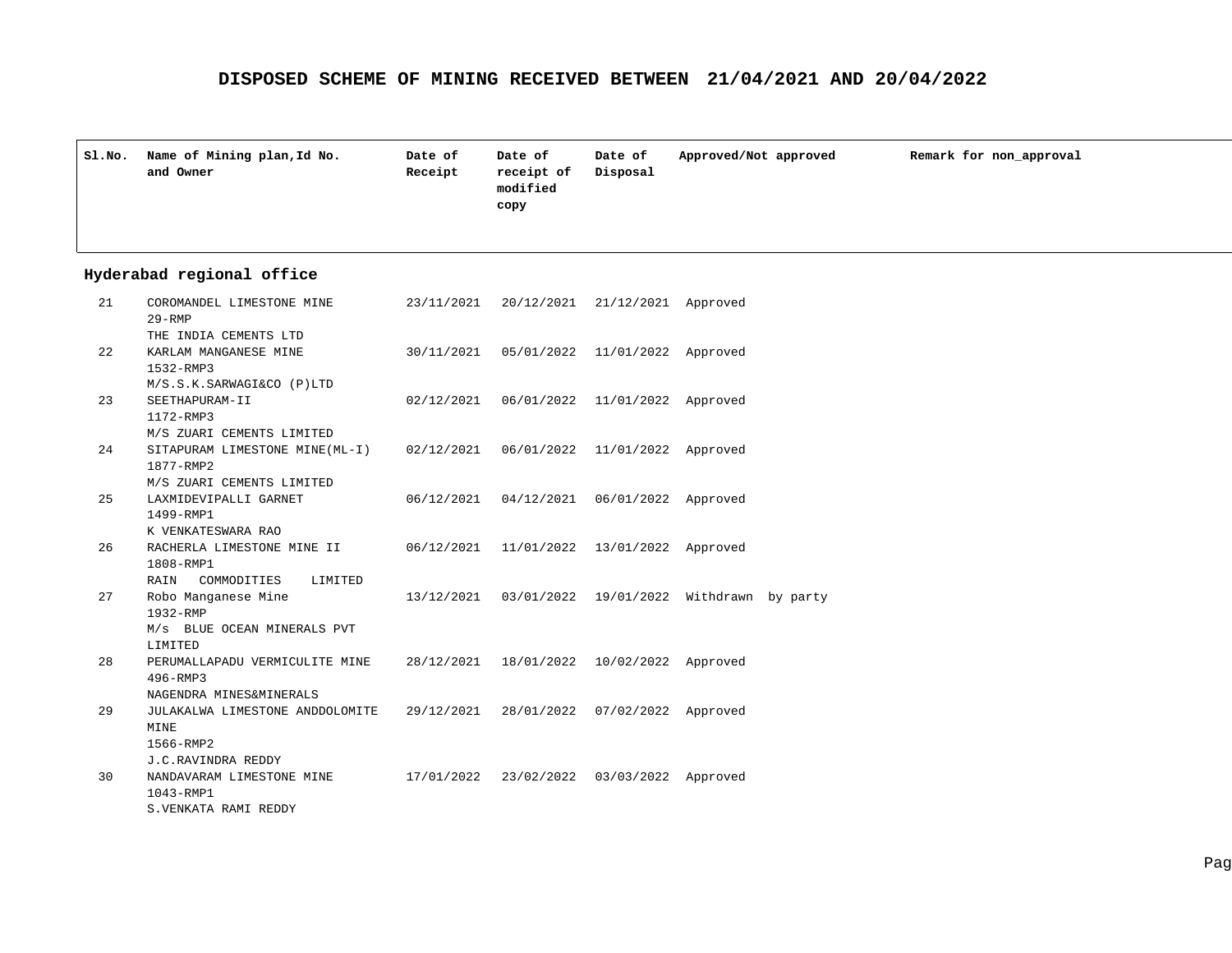| Sl.No. | Name of Mining plan, Id No.<br>and Owner | Date of<br>Receipt | Date of<br>receipt of<br>modified<br>copy | Date of<br>Disposal | Approved/Not approved | Remark for non approval |
|--------|------------------------------------------|--------------------|-------------------------------------------|---------------------|-----------------------|-------------------------|
|        |                                          |                    |                                           |                     |                       |                         |

| 31 | PALKUR LIMESTONE MINE          | 20/01/2022 | 15/02/2022                       | 24/02/2022 Approved |              |
|----|--------------------------------|------------|----------------------------------|---------------------|--------------|
|    | 1592-RMP2                      |            |                                  |                     |              |
|    | <b>B. RAJENDRANATH</b>         |            |                                  |                     |              |
| 32 | PAGADALAPALLI IRON ORE MINE    | 20/01/2022 |                                  | 03/03/2022          | Not approved |
|    | 532-RMP3                       |            |                                  |                     |              |
|    | Dr.E.V.RANGA REDDY             |            |                                  |                     |              |
| 33 | MALKAPURAM LIMESTONE& dOLOMITE |            | 21/01/2022 21/02/2022 24/02/2022 |                     | Approved     |
|    | MINE                           |            |                                  |                     |              |
|    | 1516-RMP2                      |            |                                  |                     |              |
|    | M.HARINATH REDDY               |            |                                  |                     |              |
| 34 | KOLIMIGUNDLA LIMESTONE MINE    | 25/01/2022 | 15/02/2022                       | 04/03/2022 Approved |              |
|    | 1363-RMP2                      |            |                                  |                     |              |
|    | M/S SRI SAINATH MINERALS       |            |                                  |                     |              |
| 35 | CHERUVUPALLI- PALKUR LIMESTONE |            | 31/01/2022 15/02/2022            | 04/03/2022 Approved |              |
|    | <b>MINE</b>                    |            |                                  |                     |              |
|    | 1591-RMP                       |            |                                  |                     |              |
|    | <b>B. RAJENDRANATH</b>         |            |                                  |                     |              |
| 36 | PALKUR LIMESTONE MINE          | 01/02/2022 | 24/02/2022                       | 07/03/2022 Approved |              |
|    | 614-RMP1                       |            |                                  |                     |              |
|    | <b>B. RAJENDRANATH</b>         |            |                                  |                     |              |
| 37 | SRI SANKARALIMESTONE MINE      | 09/02/2022 | 21/03/2022                       | 24/03/2022          | Approved     |
|    | 1609-RMP1                      |            |                                  |                     |              |
|    | KEERTHI INDUSTRIES LTD         |            |                                  |                     |              |
| 38 | KAKATIYA LIMESTONE MINE        | 15/02/2022 | 28/03/2022                       | 01/04/2022          | Approved     |
|    | 1332-RMP2                      |            |                                  |                     |              |
|    | KAKATIYA CEMENT SUGAR          |            |                                  |                     |              |
|    | INDUSTEIES LTD                 |            |                                  |                     |              |
| 39 | PETASANIGANDLA LIMESTONE       | 22/03/2022 | 04/05/2022                       | 06/05/2022          | Approved     |
|    | $365 - RMP - 2$                |            |                                  |                     |              |
|    | M/S SRI CHAKRA CEMENTS LTD     |            |                                  |                     |              |
| 40 | NANDAVARAM LIMESTONE MINE      | 01/04/2022 | 05/05/2022                       | 09/05/2022          | Approved     |
|    | 1799-RMP2                      |            |                                  |                     |              |
|    | T. SREE RAMULU                 |            |                                  |                     |              |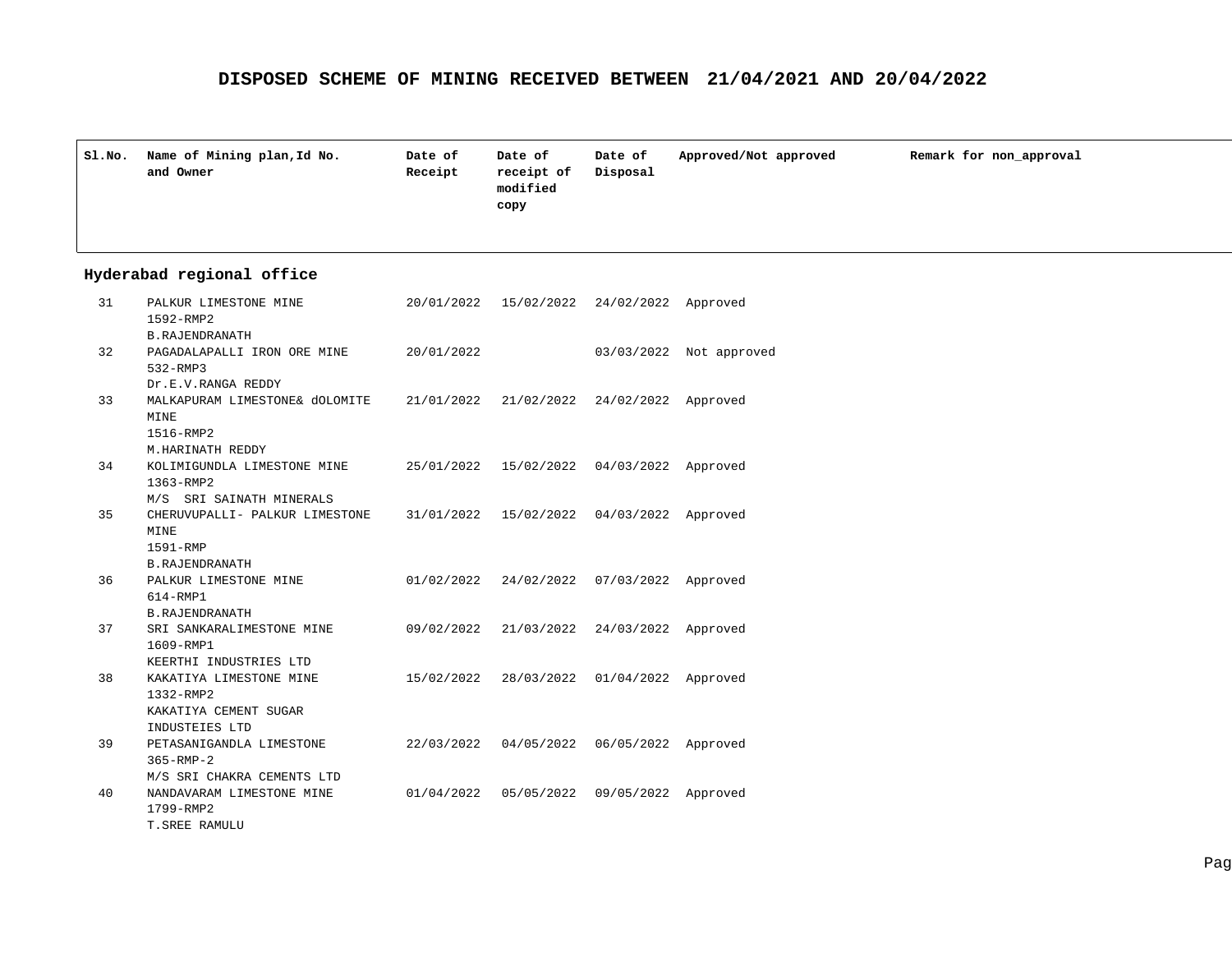| SI.NO. | Name of Mining plan, Id No.<br>and Owner | Date of<br>Receipt | Date of<br>receipt of<br>modified<br>copy | Date of<br>Disposal | Approved/Not approved | Remark for non approval |
|--------|------------------------------------------|--------------------|-------------------------------------------|---------------------|-----------------------|-------------------------|
|        |                                          |                    |                                           |                     |                       |                         |

#### **Hyderabad regional office**

VENKATAPURAM LIMESTONE MINE 41 05/04/2022 06/05/2022 Approved 02/05/20221931-RMP V.PEDDAKONDAREDDY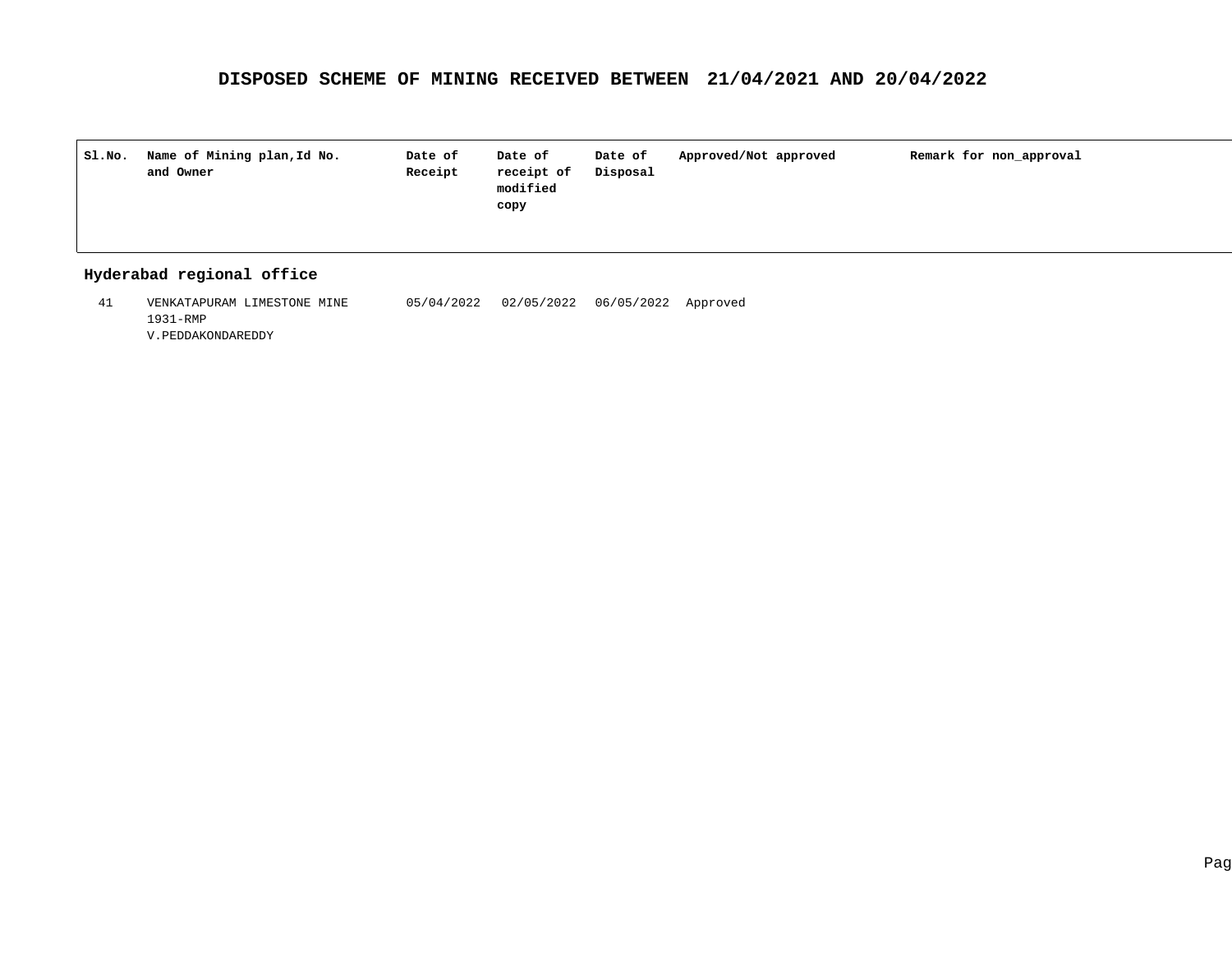| Sl.No. | Name of Mining plan, Id No.<br>and Owner | Date of<br>Receipt | Date of<br>receipt of<br>modified<br>copy | Date of<br>Disposal | Approved/Not approved | Remark for non approval |
|--------|------------------------------------------|--------------------|-------------------------------------------|---------------------|-----------------------|-------------------------|
|        |                                          |                    |                                           |                     |                       |                         |

#### **Jabalpur regional office**

| $\mathbf{1}$   | RAJARWARA (5.89 HECT.)<br>RMP/A-17-MPR/JAB/2021-22 | 24/05/2021 | 14/07/2021 | 26/07/2021 Approved |              |
|----------------|----------------------------------------------------|------------|------------|---------------------|--------------|
|                | RATNA MISHRA                                       |            |            |                     |              |
| $\overline{2}$ | MANSAKARA (8.0 HECT.)                              | 28/05/2021 | 15/07/2021 | 20/07/2021 Approved |              |
|                | RMP/A-18-MPR/JAB/2021-22                           |            |            |                     |              |
|                | SHIVALIKA MINERALS                                 |            |            |                     |              |
| 3              | PRISM CEMENT (66.434 HECT.)                        | 28/05/2021 | 01/07/2021 | 07/07/2021          | Approved     |
|                | RMP/A-19-MPR/JAB/2021-22                           |            |            |                     |              |
|                | PRISM JOHNSON LIMITED                              |            |            |                     |              |
| 4              | GANDHIGRAM (5.8 HECT.)                             | 01/06/2021 | 23/06/2021 | 06/07/2021          | Approved     |
|                | RMP/A-20-MPR/JAB/2021-22                           |            |            |                     |              |
|                | GAJRAJ SINGH                                       |            |            |                     |              |
| 5              | SIMARIA (3.19 HECT.)                               | 02/06/2021 |            | 07/07/2021          | Not approved |
|                | RMP/A-21-MPR/JAB/2021-22                           |            |            |                     |              |
|                | KUNWAR VIRENDRA SINGH PATEL                        |            |            |                     |              |
| 6              | AMEHTA (13.90 HECT.)                               | 10/06/2021 | 26/07/2021 | 29/07/2021 Approved |              |
|                | RMP/A-22-MPR/JAB/2021-22                           |            |            |                     |              |
|                | RAVI KUMAR GROVER                                  |            |            |                     |              |
| 7              | GANDHIGRAM (                                       | 10/06/2021 | 23/07/2021 | 27/07/2021 Approved |              |
|                | RMP/A-23-MPR/JAB/2021-22                           |            |            |                     |              |
|                | SANDEEP BANSAL                                     |            |            |                     |              |
| 8              | SEJHA (10.21 HECT.)                                | 10/06/2021 | 26/07/2021 | 30/07/2021 Approved |              |
|                | RMP/A-24-MPR/JAB/2021-22                           |            |            |                     |              |
|                | V.S.MINERAL                                        |            |            |                     |              |
| 9              | TIKARIYA (27.35 HECT.)                             | 10/06/2021 | 26/07/2021 | 30/07/2021          | Approved     |
|                | RMP/A-25-MPR/JAB/2021-22                           |            |            |                     |              |
|                | GANESH PRASAD VISHWAKARMA                          |            |            |                     |              |
| 10             | DARSHANI (5.70 HECT.)                              | 16/06/2021 | 19/07/2021 | 20/07/2021          | Approved     |
|                | RMP/A-26-MPR/JAB/2021-22                           |            |            |                     |              |
|                | SHREE KAMAL LIME INDUSTRIES                        |            |            |                     |              |
| 11             | Jariyari (4.0 hect.)                               | 16/06/2021 | 16/07/2021 | 20/07/2021          | Approved     |
|                | RMP/A-27-MPR/JAB/2021-22                           |            |            |                     |              |
|                | JIWAN LIME CHEMICALS PVT. LTD.                     |            |            |                     |              |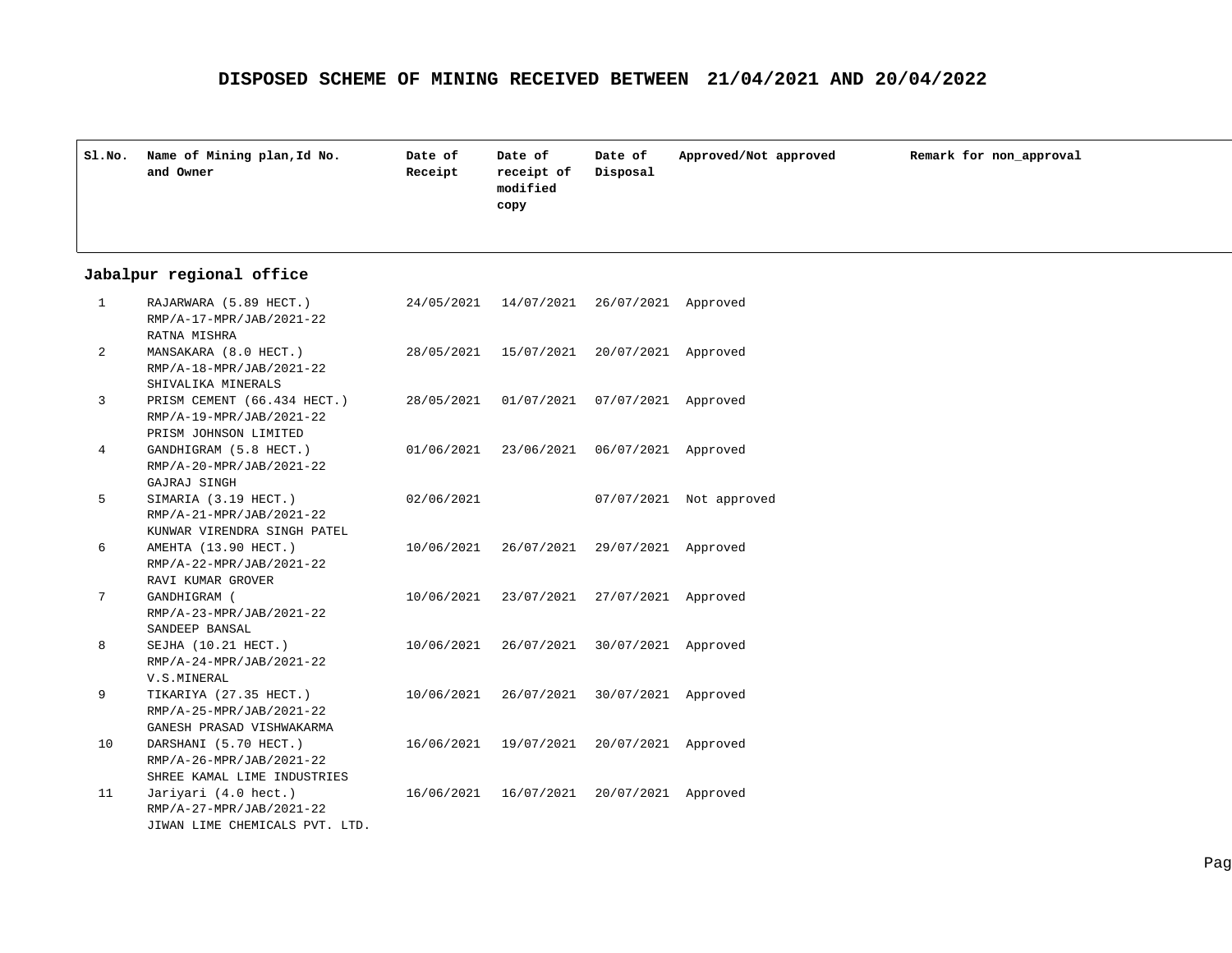| Sl.No. | Name of Mining plan, Id No.<br>and Owner | Date of<br>Receipt | Date of<br>receipt of<br>modified<br>сору | Date of<br>Disposal | Approved/Not approved | Remark for non_approval |
|--------|------------------------------------------|--------------------|-------------------------------------------|---------------------|-----------------------|-------------------------|
|        |                                          |                    |                                           |                     |                       |                         |

## **Jabalpur regional office**

| 12 | PANIHAR (4.705 HECT.)<br>RMP/A-28-MPR/JAB/2021-22 |            | 16/06/2021 27/07/2021 30/07/2021 Approved    |                       |                         |
|----|---------------------------------------------------|------------|----------------------------------------------|-----------------------|-------------------------|
| 13 | RADHA SHYAM GURJAR<br>MANSAKRA (5.00 HECT.)       |            | 01/07/2021 28/07/2021 31/07/2021 Approved    |                       |                         |
|    | RMP/A-31-MPR/JAB/2021-22                          |            |                                              |                       |                         |
|    | SURYAVANSHAM MINING % MINERALS<br>PVT. LTD.       |            |                                              |                       |                         |
| 14 | BARAGAON (5.17 HECT.)                             |            | 02/07/2021  06/08/2021  13/08/2021  Approved |                       |                         |
|    | RMP/A-30-MPR/JAB/2021-22                          |            |                                              |                       |                         |
|    | M/S MICRO MINERALS                                |            |                                              |                       |                         |
| 15 | Padrahi, Jamubani khurd, Chari                    | 12/07/2021 |                                              |                       | 16/08/2021 Not approved |
|    | & Durjanp                                         |            |                                              |                       |                         |
|    | RMP/A-32-MPR/JAB/2021-22                          |            |                                              |                       |                         |
|    | M/S SANGHI INFRASTRUCTURE                         |            |                                              |                       |                         |
|    | M.P.LTD.                                          |            |                                              |                       |                         |
| 16 | BHATGAWAN SUNHERA (2.33 HECT.                     | 13/07/2021 |                                              | 09/08/2021            | Not approved            |
|    | RMP/A-33-MPR/JAB/2021-22                          |            |                                              |                       |                         |
|    | PAVAN MINERALS                                    |            |                                              |                       |                         |
| 17 | ISPAT LIMESTONE MINE (590.522                     | 17/08/2021 |                                              | 08/09/2021 22/09/2021 | Approved                |
|    | $HA.$ )                                           |            |                                              |                       |                         |
|    | RMP/A-34-MPR/JAB/2021-22                          |            |                                              |                       |                         |
|    | Steel authority of India Ltd.                     |            |                                              |                       |                         |
| 18 | ISPAT LIMESTONE MINE (1033.54<br>HECT.)           |            | 17/08/2021  07/09/2021  22/09/2021           |                       | Approved                |
|    | RMP/A-35-MPR/JAB/2021-22                          |            |                                              |                       |                         |
|    | Steel authority of India Ltd.                     |            |                                              |                       |                         |
| 19 | SIMARIYA                                          | 08/09/2021 |                                              | 22/10/2021            | Approved                |
|    | RMP/A-36-MPR/JAB/2021-22                          |            |                                              |                       |                         |
|    | KUNWAR VIRENDRA SINGH PATEL                       |            |                                              |                       |                         |
| 20 | GORAIYA                                           | 28/09/2021 |                                              | 03/11/2021 12/11/2021 | Approved                |
|    | RMP/A-37-MPR/JAB/2021-22                          |            |                                              |                       |                         |
|    | <b>JAGDISH SINGH</b>                              |            |                                              |                       |                         |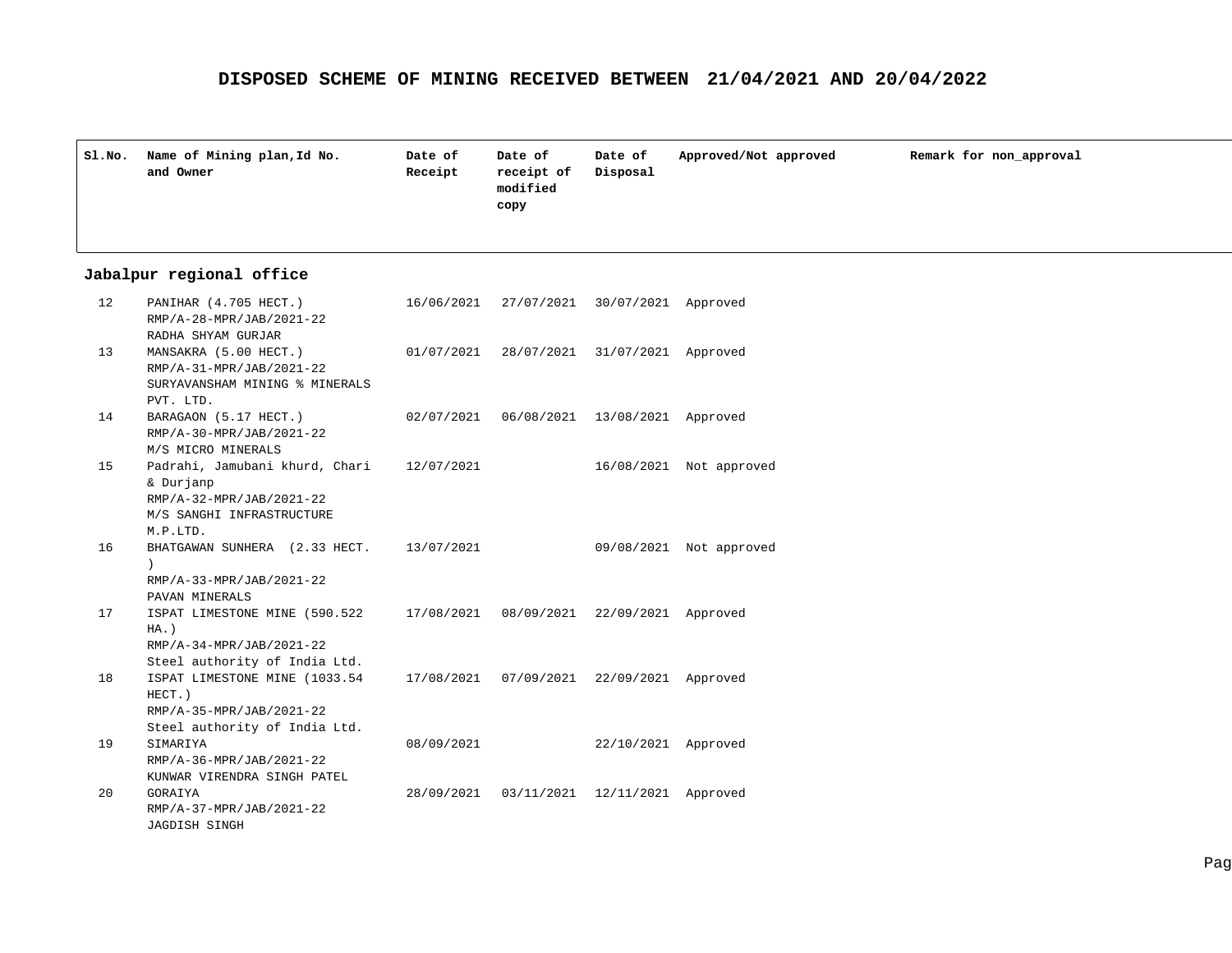| Sl.No. | Name of Mining plan, Id No.<br>and Owner | Date of<br>Receipt | Date of<br>receipt of<br>modified<br>copy | Date of<br>Disposal | Approved/Not approved | Remark for non approval |
|--------|------------------------------------------|--------------------|-------------------------------------------|---------------------|-----------------------|-------------------------|
|--------|------------------------------------------|--------------------|-------------------------------------------|---------------------|-----------------------|-------------------------|

#### **Jabalpur regional office**

| 21  | MOHANPURA                    | 28/09/2021 08/11/2021 11/11/2021             | Approved |
|-----|------------------------------|----------------------------------------------|----------|
|     | RMP/A-38-MPR/JAB/2021-22     |                                              |          |
|     | ULTRA TECH CEMENT LTD.       |                                              |          |
| 2.2 | BELA CEMENT MINE NO.01       | 29/09/2021 12/11/2021 15/11/2021 Approved    |          |
|     | RMP/A-39-MPR/JAB/2021-22     |                                              |          |
|     | ULTRA TECH CEMENT LTD.       |                                              |          |
| 23  | BELA CEMENT MINE NO. - 02    | 29/09/2021  02/11/2021  15/11/2021  Approved |          |
|     | RMP/A-40-MPR/JAB/2021-22     |                                              |          |
|     | ULTRA TECH CEMENT LTD.       |                                              |          |
| 2.4 | BELA CEMENT MINE NO. 03      | 29/09/2021 12/11/2021 15/11/2021 Approved    |          |
|     | RMP/A-41-MPR/JAB/2021-22     |                                              |          |
|     | M/S ULTRATECH CEMENT LIMITED |                                              |          |
| 2.5 | <b>BHADANPUR</b>             | 01/10/2021 11/10/2021 15/11/2021 Approved    |          |
|     | RMP/A-42-MPR/JAB/2021-22     |                                              |          |
|     | M/SMAIHAR CEMENT             |                                              |          |
| 2.6 | DIAMOND PATHARIA             | 01/10/2021 11/11/2021 15/11/2021 Approved    |          |
|     | RMP/A-43-MPR/JAB/2021-22     |                                              |          |
|     | DIAMOND CEMENTS              |                                              |          |
| 27  | KODAMUKUR                    | 06/10/2021 15/10/2021 22/10/2021 Approved    |          |
|     | RMP/A-44-MPR/JAB/2021-22     |                                              |          |
|     | VINOD KUMAR JAIN             |                                              |          |
| 28  | <b>BUDGAUNA</b>              | 06/10/2021 18/11/2021 24/11/2021 Approved    |          |
|     | RMP/A-45-MPR/JAB/2021-22     |                                              |          |
|     | ULTRA TECH CEMENT LTD.       |                                              |          |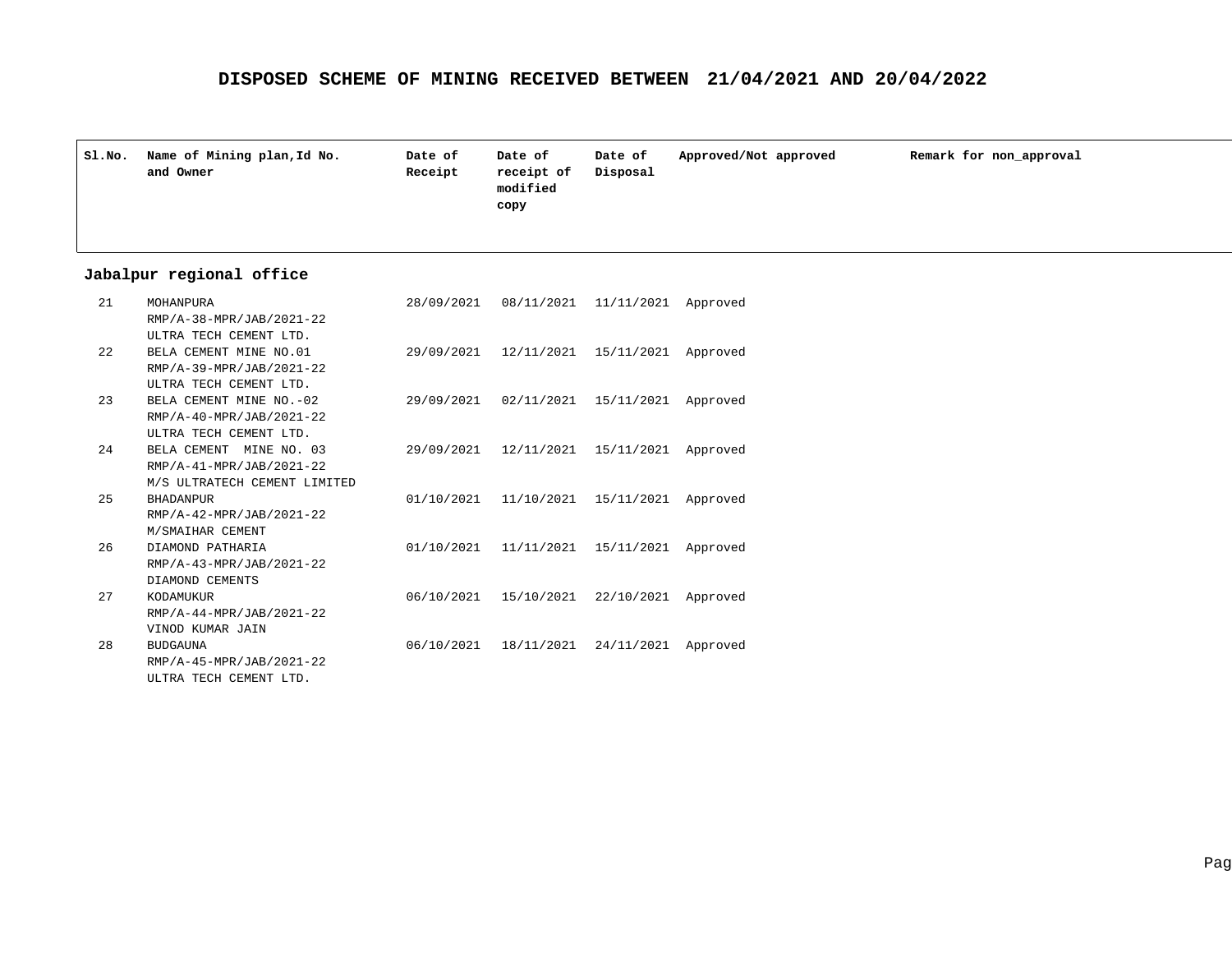| SI.NO. | Name of Mining plan, Id No.<br>and Owner | Date of<br>Receipt | Date of<br>receipt of<br>modified<br>copy | Date of<br>Disposal | Approved/Not approved | Remark for non_approval |
|--------|------------------------------------------|--------------------|-------------------------------------------|---------------------|-----------------------|-------------------------|
|        |                                          |                    |                                           |                     |                       |                         |

#### **Kolkata regional office**

| 1 | DHOBIL Fe MINE (MOM)/AREA-<br>513.036 ha.                                  | 29/09/2021  05/11/2021  15/11/2021  Approved |                         |
|---|----------------------------------------------------------------------------|----------------------------------------------|-------------------------|
|   | MP/FM-10-JHK/RAN/2021-22                                                   |                                              |                         |
|   | STEEL AUTHORITY OF INDIA LTD.                                              |                                              |                         |
| 2 | AJITABURU Fe MINE/AREA-323.887 30/09/2021 05/11/2021 08/12/2021 Approved   |                                              |                         |
|   | ha.                                                                        |                                              |                         |
|   | MP/FM-11-JHK/RAN/2021-22                                                   |                                              |                         |
|   | STEEL AUTHORITY OF INDIA LTD.                                              |                                              |                         |
| 3 | RAJANKA LST. MINE $(F-3)/AREA$ - 30/09/2021                                |                                              | 12/11/2021 Not approved |
|   | 115.38 ha.                                                                 |                                              |                         |
|   | MP/FM-12-JHK/RAN/2021-22                                                   |                                              |                         |
|   | ACC LIMITED                                                                |                                              |                         |
| 4 | KARAMPADA IRON ORE MINE(AREA- 01/10/2021                                   |                                              | 23/11/2021 Not approved |
|   | $233.99$ ha.)                                                              |                                              |                         |
|   | MP/FM-14-JHK/RAN/2021-22                                                   |                                              |                         |
|   | SHAH BROTHERS                                                              |                                              |                         |
| 5 | NOAMUNDI IRON ORE MINE(AREA- 08/10/2021 16/11/2021 23/11/2021 Not approved |                                              |                         |
|   | $1160.06$ ha.)                                                             |                                              |                         |
|   | MP/FM-13-JHK/RAN/2021-22                                                   |                                              |                         |
|   | TATA STEEL LIMITED                                                         |                                              |                         |
| 6 | TOPAILORE IRON LEASE                                                       | 28/10/2021 09/12/2021 22/12/2021 Approved    |                         |
|   | (GOM)/AREA-14.15 ha                                                        |                                              |                         |
|   | MP/FM-17-JHK/RAN/2021-22                                                   |                                              |                         |
|   | STEEL AUTHORITY OF INDIA LTD.                                              |                                              |                         |
| 7 | NOAMUNDI IRON ORE MINE(AREA-28/01/2022 09/03/2022 15/03/2022 Approved      |                                              |                         |
|   | 1160.06 H)                                                                 |                                              |                         |
|   | MP/FM-24-JHK/RAN/2021-22                                                   |                                              |                         |
|   | TATA STEEL LIMITED                                                         |                                              |                         |
| 8 | KARAMPADA IRON ORE MINE (AREA- 14/03/2022                                  |                                              | 22/04/2022 Not approved |
|   | $233.99$ ha)                                                               |                                              |                         |
|   | MP/FM-33-JHK/RAN/2021-22                                                   |                                              |                         |
|   | SHAH BROTHERS                                                              |                                              |                         |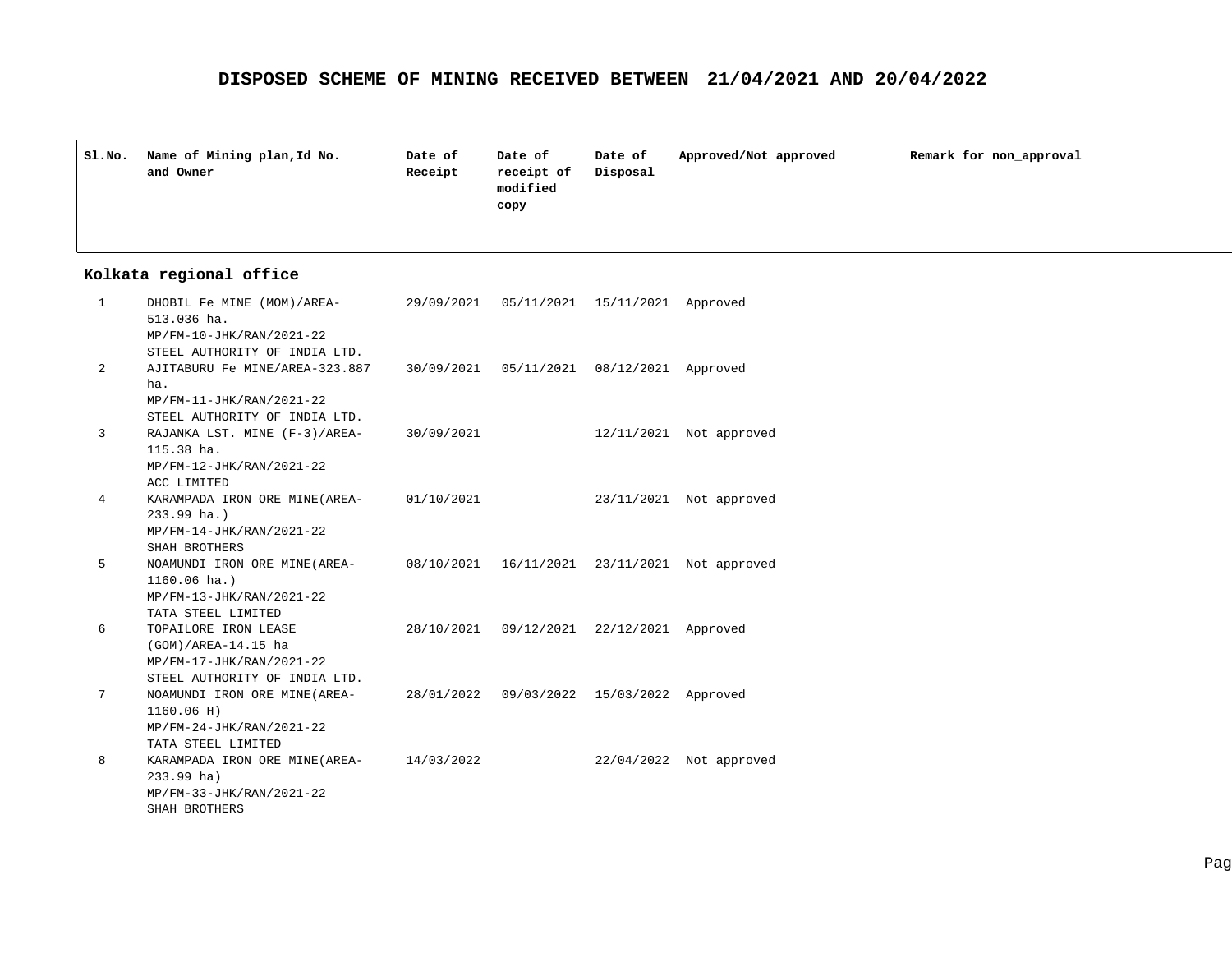| Sl.No. | Name of Mining plan, Id No.<br>and Owner | Date of<br>Receipt | Date of<br>receipt of<br>modified<br>copy | Date of<br>Disposal | Approved/Not approved | Remark for non approval |
|--------|------------------------------------------|--------------------|-------------------------------------------|---------------------|-----------------------|-------------------------|
|        |                                          |                    |                                           |                     |                       |                         |

#### **Nagpur regional office**

| $\mathbf{1}$ | MIRAGPUR (24.288 HA.)<br>RMP/A-09-MPR/JAB/2021-22 | 22/04/2021 | 26/07/2021 30/07/2021 Approved               |                                               |
|--------------|---------------------------------------------------|------------|----------------------------------------------|-----------------------------------------------|
| 2            | M/s D.P.Rai<br>MIRAGPUR (2.410HECT.)              | 19/05/2021 |                                              | $12/07/2021$ Not approved                     |
|              | RMP/A-15-MPR/JAB/2021-22                          |            |                                              |                                               |
|              | SMT. NAMRATA D. UPADHYAY                          |            |                                              |                                               |
| 3            |                                                   |            |                                              | 19/05/2021 28/07/2021 30/07/2021 Not approved |
|              | RMP/A-12-MPR/JAB/2021-22                          |            |                                              |                                               |
|              | MOHAN LAL BANSAL                                  |            |                                              |                                               |
| 4            |                                                   |            | 19/05/2021  26/07/2021  30/07/2021  Approved |                                               |
|              | RMP/A-13-MPR/JAB/2021-22                          |            |                                              |                                               |
|              | MOHAN LAL BANSAL                                  |            |                                              |                                               |
| 5            | SITHAPATHORE (4.25 HECT.)                         |            | 12/06/2021 20/07/2021 23/07/2021 Approved    |                                               |
|              | RMP/B-03-MPR/JAB/2021-22                          |            |                                              |                                               |
|              | PRAMOD SHUKLA                                     |            |                                              |                                               |
| 6            | WARUD (4.464 HECT.)                               | 28/06/2021 |                                              | 23/07/2021 Not approved                       |
|              | RMP/A-29-MPR/JAB/2021-22                          |            |                                              |                                               |
|              | THOMSON GAZELLE                                   |            |                                              |                                               |
|              |                                                   |            |                                              |                                               |